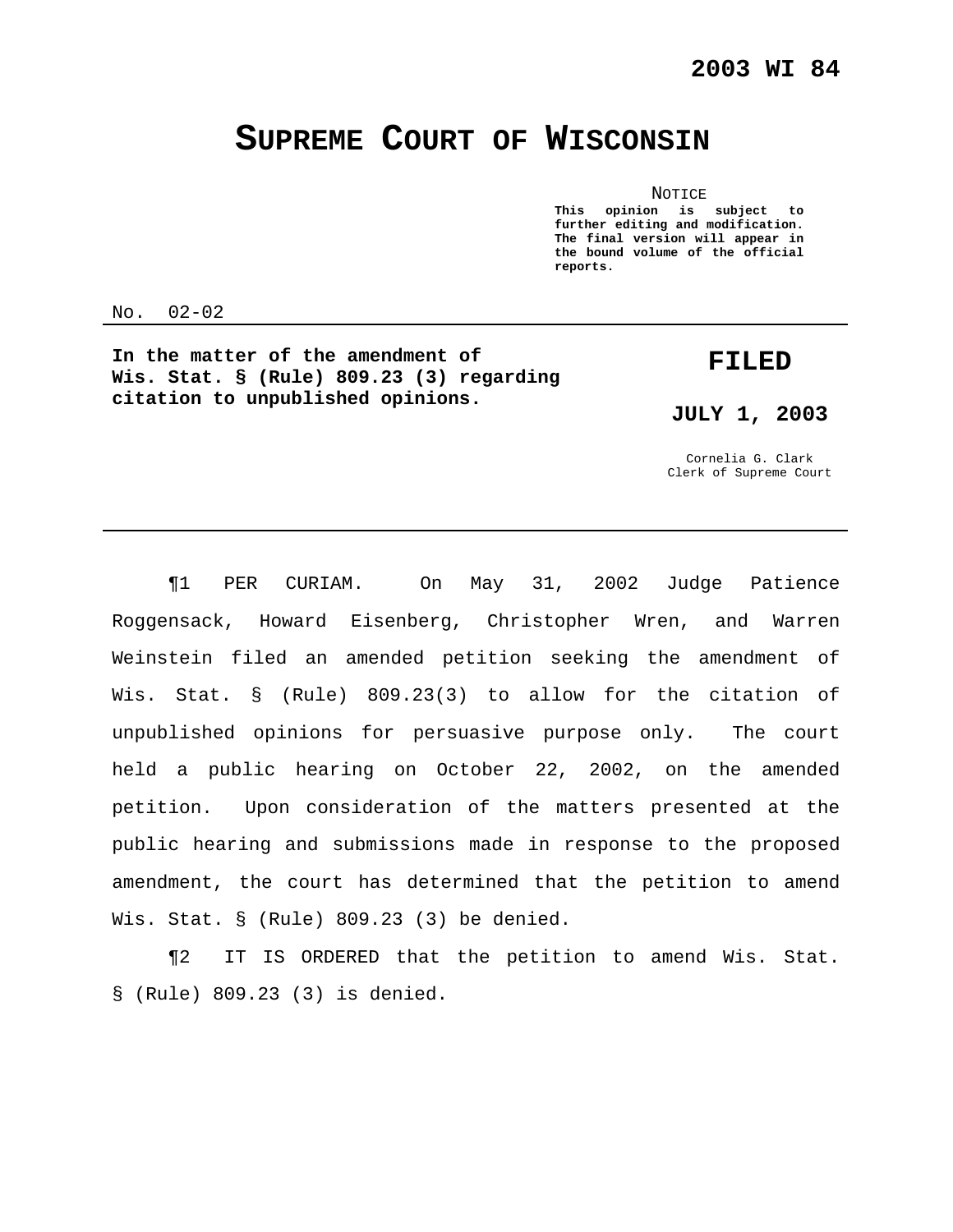¶3 ANN WALSH BRADLEY, J. *(concurring).* The petition before the court sets forth a proposed amendment to Wis. Stat. § (Rule) 809.23(3) which would permit citation of unpublished court of appeals opinions for their persuasive value. The arguments on both sides of this issue have merit.

¶4 Those who oppose amending the rule argue that no sufficient problem in the current rule has been identified to warrant adoption of the proposed amendment. They assert that allowing citation to unpublished opinions will increase the scope and cost of legal research and create new professional obligations for lawyers. Additionally, they raise concerns that the amendment will interfere with the court of appeals' ability to fulfill its primary error correcting function and, given the court's high volume of cases, unduly increase the work of an already very busy court.

¶5 Supporters of the proposed amendment argue that considerations of public policy strongly favor allowing citation to unpublished opinion as persuasive authority. Unpublished opinions are widely available and often referred to by practitioners and relied on sub silencio by judges. They observe that adopting the petition would acknowledge this reality. Further, they contend that the noncitation rule threatens the principle that like cases be treated alike and erodes confidence in the integrity of our justice system.

¶6 Ultimately, for me, the denial of this rule amendment comes down to the fact that the reasons offered in support of the amendment fail to demonstrate a need for change at this time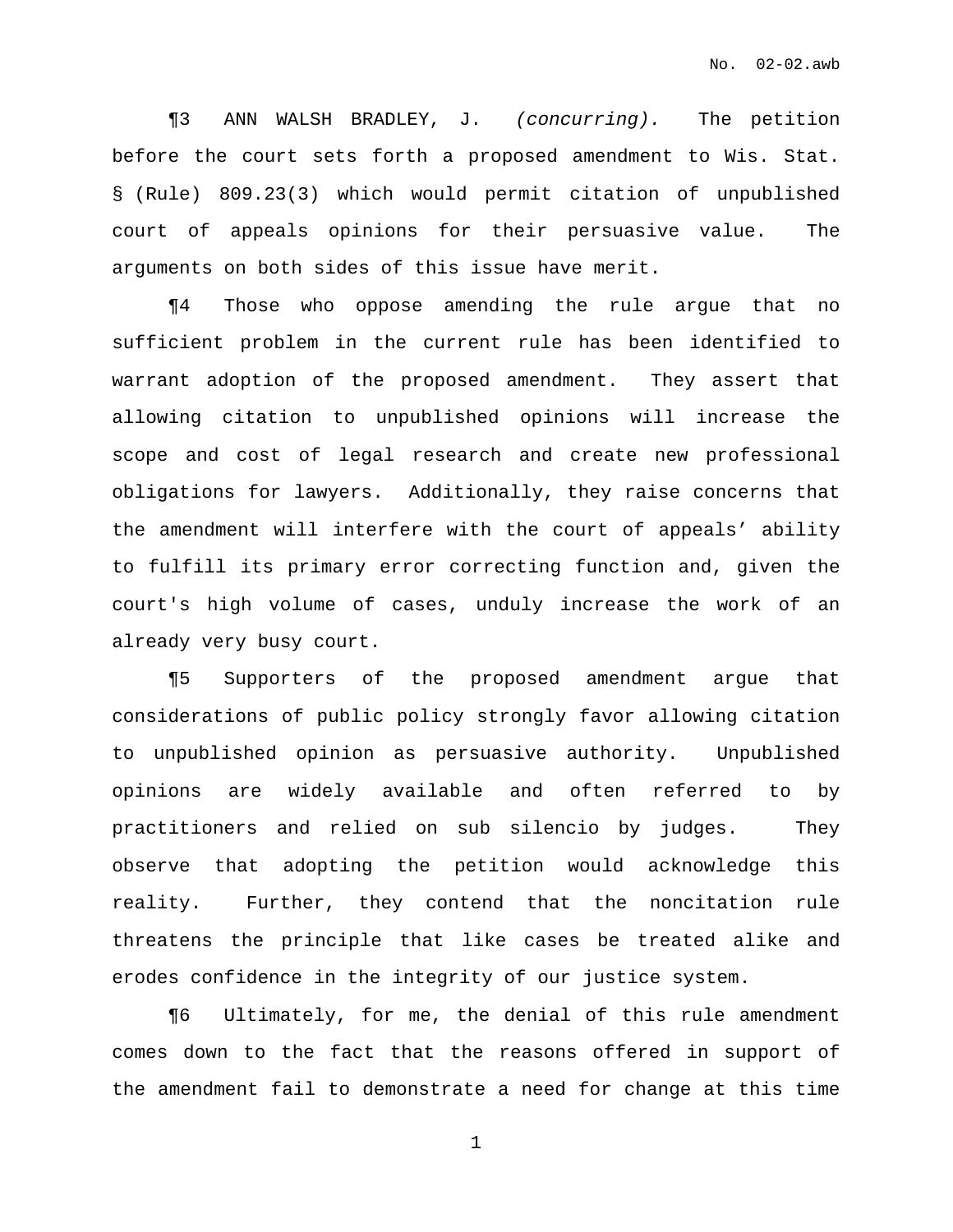and the suggested benefits do not outweigh the potential negative consequences.

¶7 This court has faced two previous requests to change the citation rule, and has declined to do so, emphasizing the original justifications for adopting a noncitation  $\text{rule.}^1$  I realize that the persuasive value of some of these justifications diminishes with the change of time and circumstances. For example, one of the original justifications for the noncitation rule was that permitting citation to unpublished opinions gives those who know about the case an advantage over those who do not. While this may be true, the same can be said of those who read published opinions. In light of the fact that unpublished opinions are now widely available, this justification for a noncitation rule becomes less persuasive.

¶8 Further, it appears that the general trend is for change of noncitation rules. Eight of 13 federal circuits now allow some citation to unpublished opinions. Several of our surrounding states, including Iowa, Minnesota, and Michigan, permit citation to unpublished opinions. Additionally, as noted by the dissent, the U.S. Advisory Committee Comment to New [Federal] Rule 32.1 has concluded that restricting the citation of unpublished opinions is against public policy. Dissent, ¶44.

<sup>1</sup>  $1$  The current noncitation rule was adopted in 1978. In 1982 and 1989 there were requests to change the rule. See In re Amendment of Section (Rule) 809.23(3), Stats., 155 Wis. 2d 832, 456 N.W.2d 783 (1990).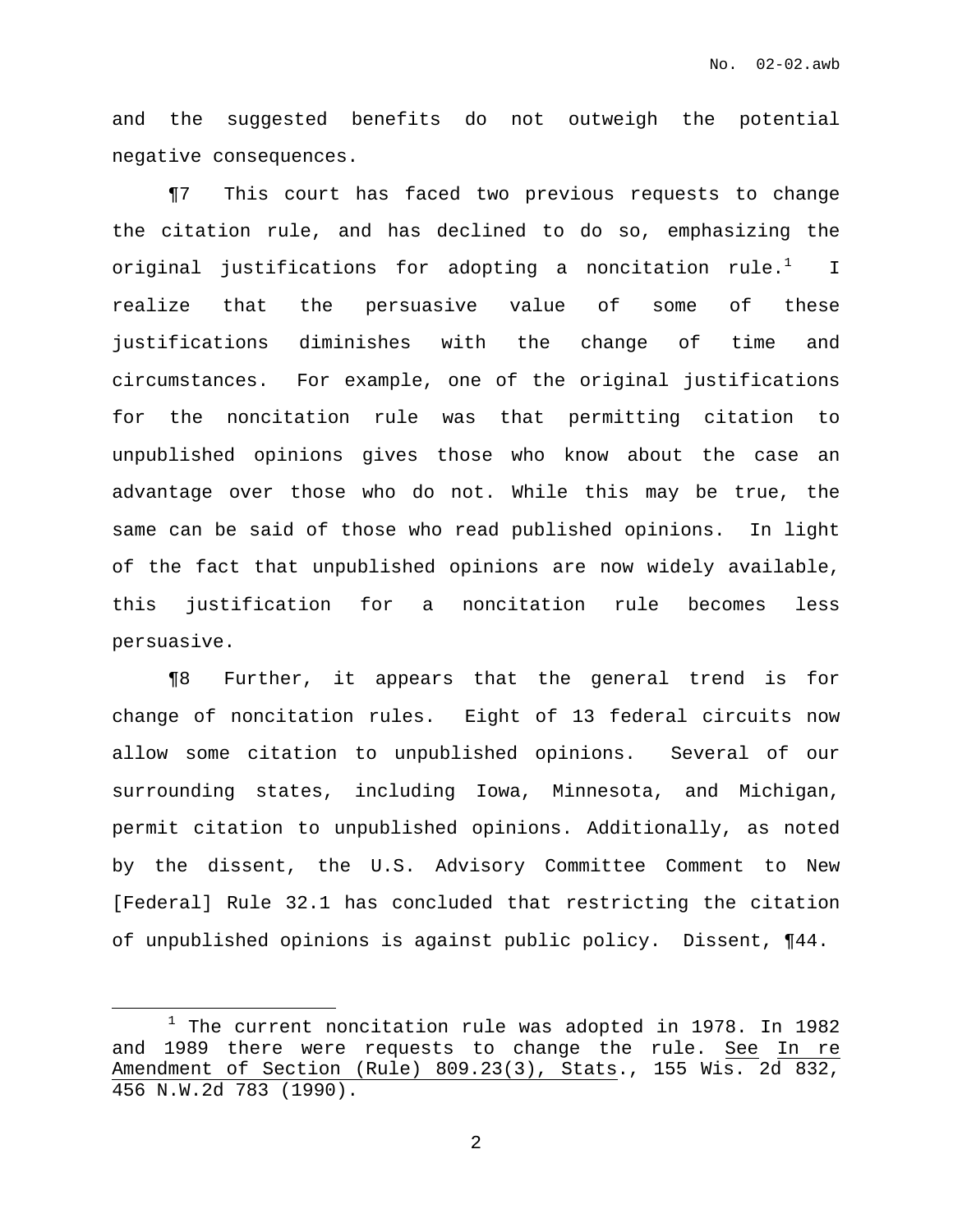¶9 This court should be mindful of this movement and attentive to the effects of these changes, if any, in other states and in the federal circuits. Over time, these courts may serve as models of how to effectively curb or minimize the potential adverse effects of allowing citation to unpublished opinions, while also taking advantage of the benefits it can bring, such as providing persuasive authority in areas lacking published opinions.

¶10 Significant technological advances since the adoption of the noncitation rule in 1978 have led to greatly increased access to both published and unpublished opinions. Currently, this court makes unpublished opinions of the court of appeals available online at no charge, and these opinions are also readily available through numerous database services. Increasing numbers of lawyers have access to these databases, and this number will likely continue to increase.

¶11 I am mindful that as part of our superintending authority over the court system in Wisconsin, this court must keep abreast of such technological developments and adapt to changed circumstances when appropriate. Yet, because the arguments of the proponents have not convinced me that currently the need for or benefits of change outweigh the potential adverse consequences, I respectfully concur.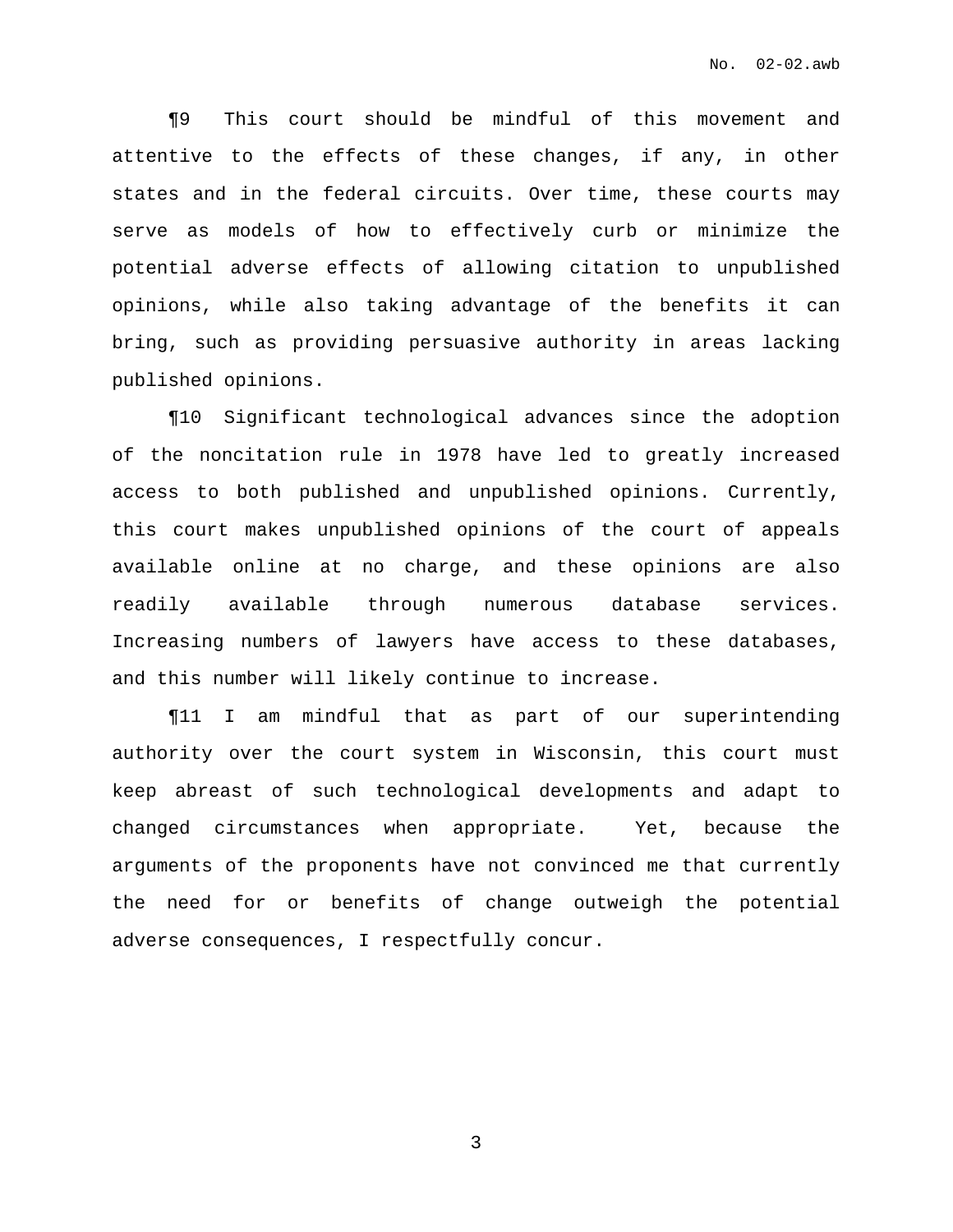¶12 DIANE S. SYKES, J. *(concurring).* I agree with the court's decision to deny Rules Petition No. 02-02, which proposed to amend a rule of appellate procedure. The petition proposed a major amendment to an important foundational appellate rule——the prohibition against citation of unpublished appellate opinions, Wis. Stat. § (Rule) 809.23(3). The proposed new rule would have permitted citation of unpublished opinions issued on or after July 1, 2003, for their persuasive value. The proposed new rule excluded per curiam and summary dispositions, and required the party citing an unpublished opinion to supply a copy to the court and opposing parties.

¶13 No particular or pressing need for this amendment to the noncitation rule has been demonstrated; no real problem or anomaly in the current rule has been identified as justifying the change. Nor has the noncitation rule been shown to be obsolete, unworkable, unnecessary, or wrong. At best, the proponents of the amendment have demonstrated that 1) technological progress has diminished, though not eliminated, a small part of the original justification for the noncitation rule; and 2) the current rule is sometimes violated.

¶14 This is insufficient reason to alter the status quo in an area so fraught with consequence for the judiciary, for the orderly development of precedential case law, for the practice of law, and for persons who pay legal bills. The proposed new rule permitting citation to unpublished opinions would expand the scope and increase the expense of legal research and create new professional obligations for lawyers. It would also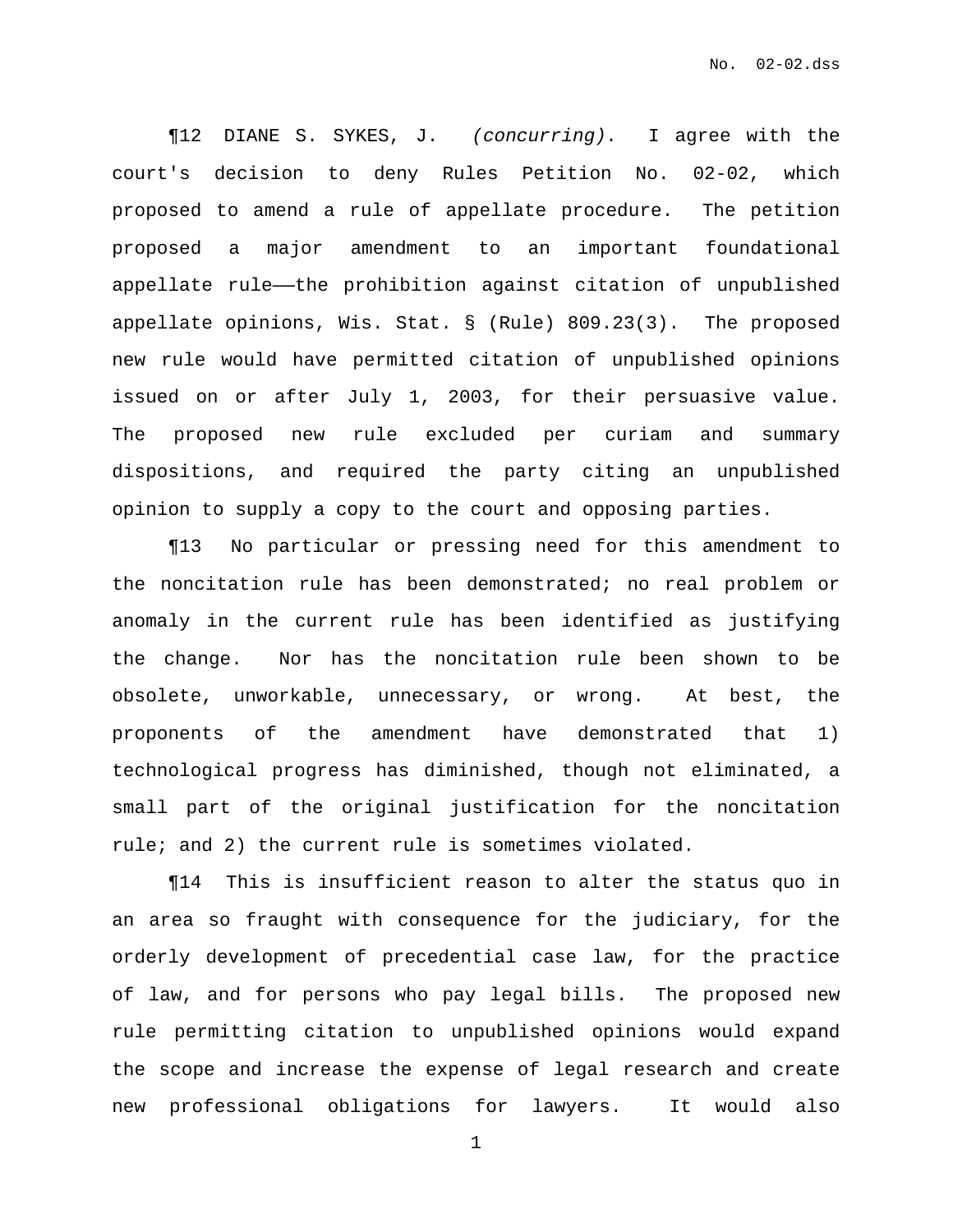increase the court of appeals' workload, interfere with its ability to develop a consistent body of appellate case law, and perhaps decrease the quality of both its published and unpublished opinions.

¶15 The rule prohibiting citation to unpublished opinions, Wis. Stat. § (Rule) 809.23(3), was adopted by this court in 1978 following the creation of the court of appeals, and currently provides that "[a]n unpublished opinion is of no precedential value and for this reason may not be cited in any court of this state as precedent or authority, except to support a claim of claim preclusion, issue preclusion, or law of the case."<sup>1</sup> The Judicial Council Committee Note accompanying the rule states that "[t]he trend toward nonpublication of opinions is nationwide and results from the explosion of appellate court opinions being written and published. Many studies of the problem have concluded that unless the number of opinions published each year is reduced legal research will become inordinately time-consuming and expensive." Wis. Stat. § (Rule) 809.23, Judicial Council Committee Note, 1978.

¶16 In 1990, this court denied a petition to amend Wis. Stat. § (Rule) 809.23(3) to allow citation to unpublished

<sup>1</sup>  $1$  The original exceptions were "res judicata, collateral estoppel, or law of the case." In re Rules of Appellate Procedure, 83 Wis. 2d xiii, xxxii (1978)(order adopting rules of appellate procedure). Effective July 1, 2002, the rule was amended to substitute "claim preclusion" for "res judicata" and "issue preclusion" for "collateral estoppel". In re Amendment of Wis. Stat. § 809.23, 2001 WI 135, 248 Wis. 2d xvii.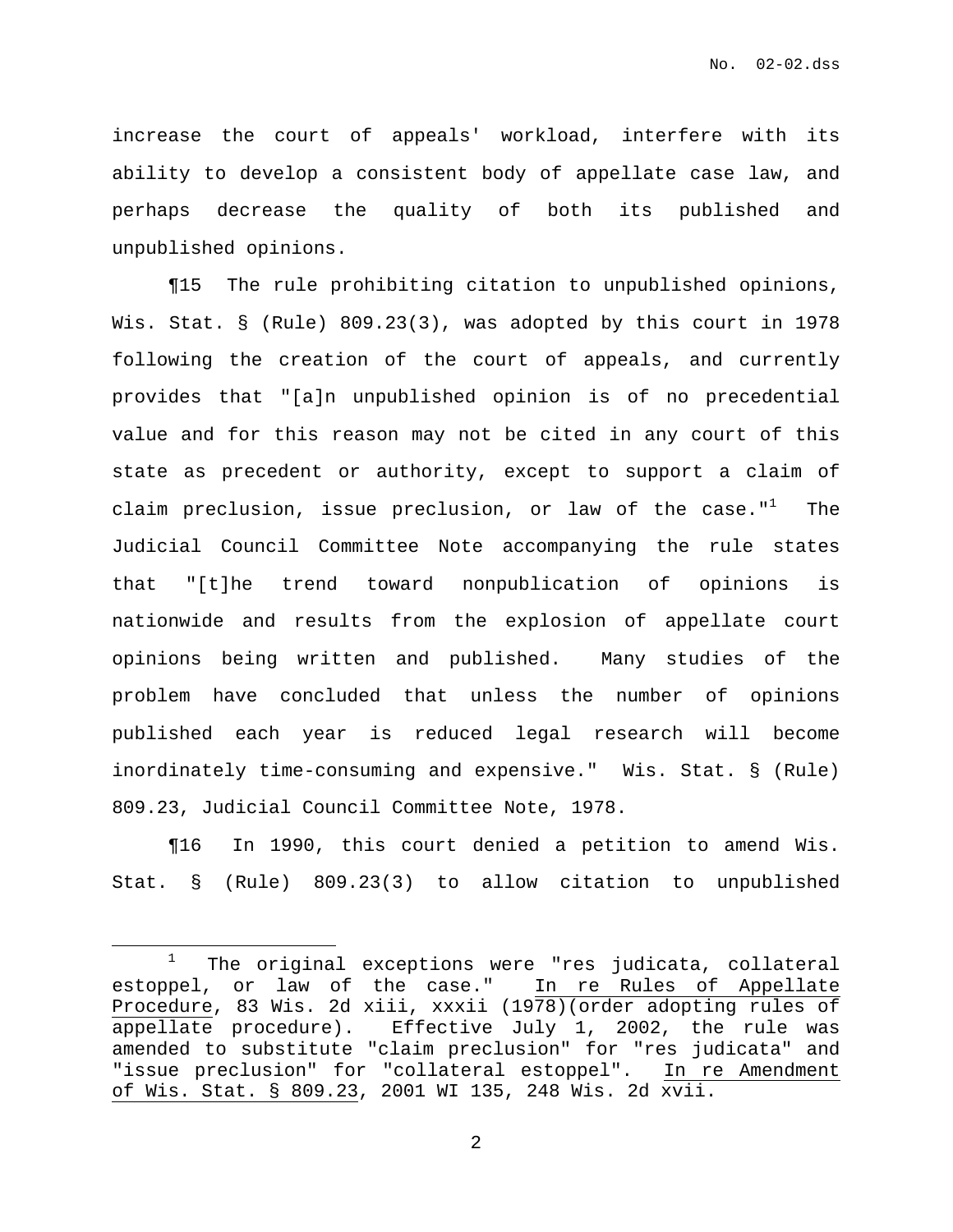opinions for "persuasive and informational purposes." In the Matter of the Amendment of Section (Rule) 809.23(3), Stats., 155 Wis. 2d 832, 835, 456 N.W.2d 783 (1990). In doing so, the court reaffirmed the primary original justifications for the noncitation rule:

The reasons for which the court adopted the rule limiting citation of unpublished appellate opinions in 1978 are set forth in the Judicial Council Committee's Note to the rule:

- 1. The type of opinion written for the benefit of the parties is different from an opinion written for publication and often should not be published without substantial revision;
- 2. If unpublished opinions could be cited, services that publish only unpublished opinions would soon develop forcing the treatment of unpublished opinions in the same manner as published opinions thereby defeating the purpose of nonpublication;
- 3. Permitting the citation of unpublished opinions gives an advantage to a person who knows about the case over one who does not;
- 4. An unpublished opinion is not new authority but only a repeated application of a settled rule of law for which there is ample published authority.

The court continues to adhere to those expressions of general policy.

Id. at 833.

¶17 The first, second, and fourth of these justifications are substantive and relate to the nature and purpose of unpublished opinions and the role of the court of appeals. The third primarily addresses access and procedural fairness.

¶18 Taking the third consideration first, it is undoubtedly true, as the proponents of the amendment point out,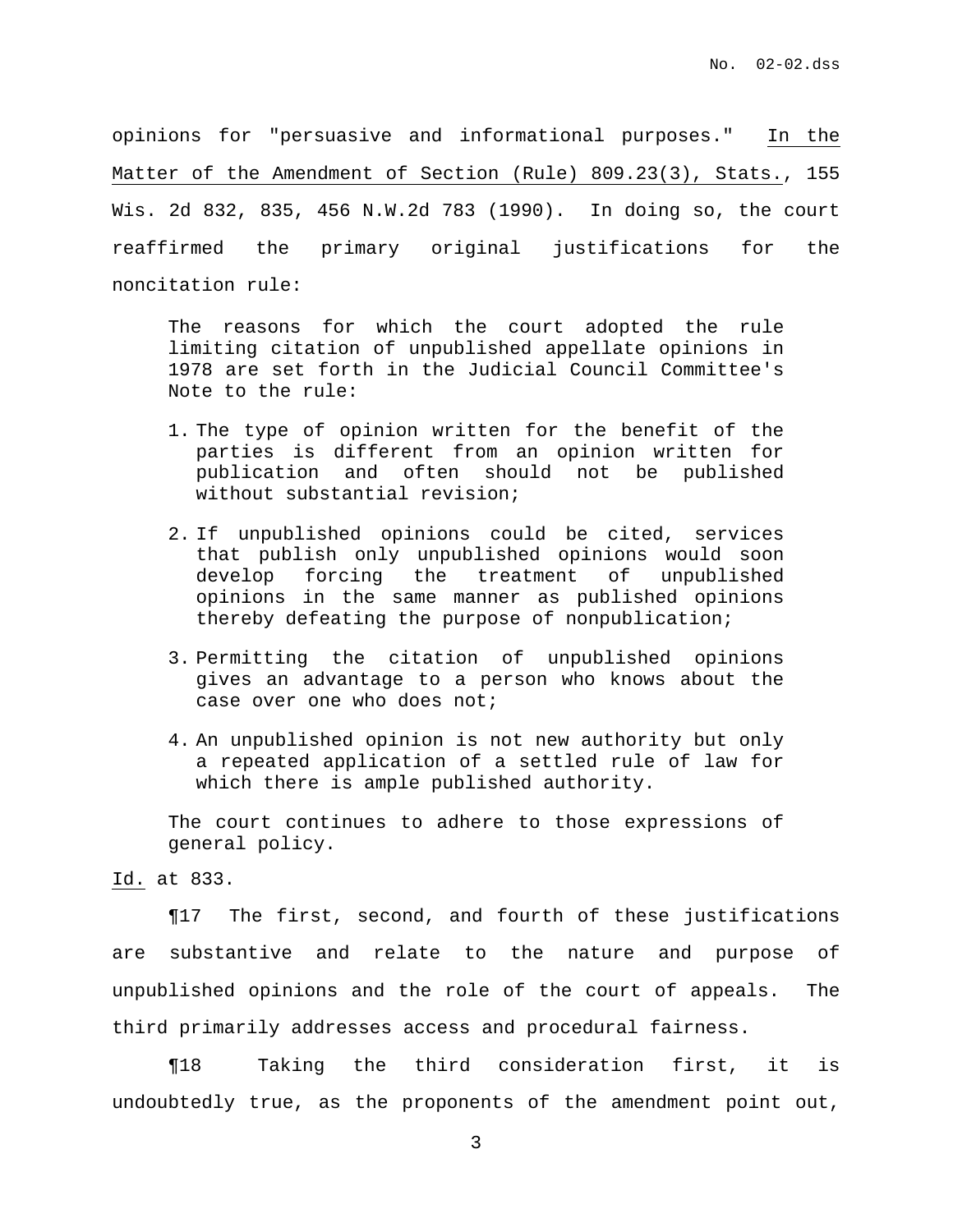that the current prevalence and broad availability of electronic legal databases has diminished the problem of access to unpublished opinions. Nevertheless, allowing citation to unpublished opinions, even as persuasive rather than fully precedential authority, has serious consequences for the scope and cost of legal research. That unpublished opinions are now generally accessible online has not erased legitimate concerns about increasingly burdensome and expensive legal research. As this court observed in 1990:

[I]f unpublished opinions were permitted to be cited for persuasive and informational purposes, lawyers would not be entitled to rely on published precedent in advising clients concerning their legal matters. Competent representation could well require research into a large body of unpublished appellate opinions lest some of them ultimately be considered persuasive or informative on issues relevant to the client's matters.

 This additional burden on the practitioner, with a concomitant increase in fees to the client, would not be alleviated by the availability of services printing the unpublished appellate opinions or their inclusion in automated legal research tools or availability at law libraries. All law offices are not created equal: differences in geographical location, client base and economic resources create an inequality in the ability of a practitioner, whether a lawyer practicing alone in a small town or one practicing in a 35-member firm in a large metropolis, to easily and affordably conduct the research needed for adequate client representation.

## Id. at 834.

 ¶19 These concerns remain and have not been adequately addressed by the petitioners. There has been a steady upward trend in the court of appeals' annual case filings——1,915 in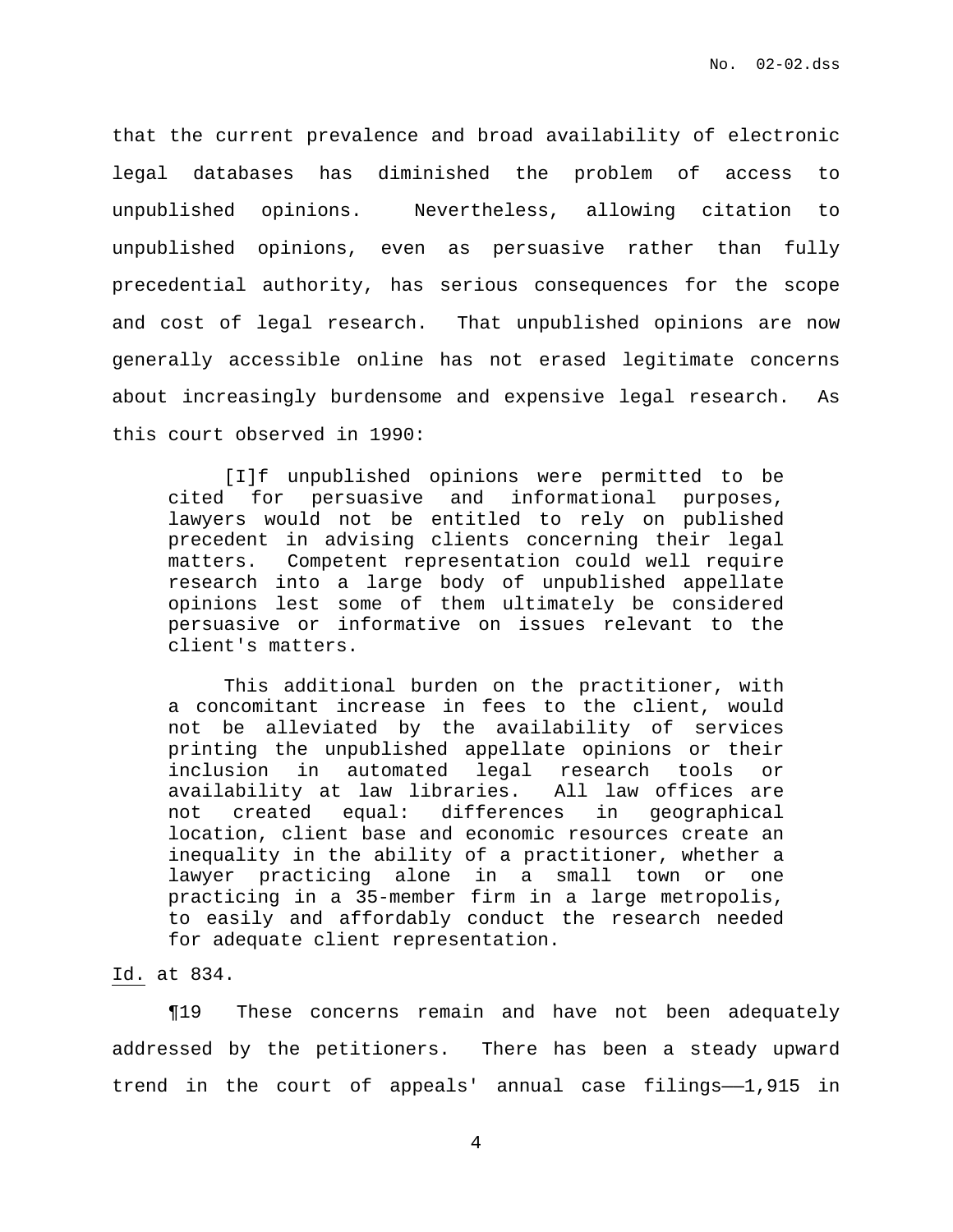1979, 3,342 in 2002.<sup>2</sup> Even if we were to assume that intermediate appellate caseloads would stay relatively constant, the number of unpublished opinions will obviously multiply and the body of citable unpublished caselaw will inexorably expand. Necessarily then, any rule allowing the citation of unpublished opinions would broaden the scope of legal research and may well create new professional obligations for lawyers. This would carry a price tag.

¶20 Under the current noncitation rule, lawyers can safely choose whether to take the extra, time-consuming step of searching for and reading unpublished opinions, depending upon the nature and complexity of the legal question under consideration, the needs and means of the client, and sound professional judgment. Under the proposed new rule, they would not likely have that choice. Lawyers would not want to be accused of foregoing an opportunity to convince a court to adopt the holding and/or rationale of a persuasive-if-not-precedential unpublished opinion. If the value of unpublished appellate opinions as citable authority is no longer zero, ignoring them would no longer be an option. Legal research would become more time-consuming and therefore more expensive.

 ¶21 For institutional participants in the legal system, such as the Department of Justice (DOJ), allowing citation to unpublished opinions for persuasive value would substantially

 $\begin{array}{c|c}\n\hline\n\text{2}\n\end{array}$  $2^2$  Caseload statistical reports, 1979 and 2002, Office of the Clerk of the Court of Appeals.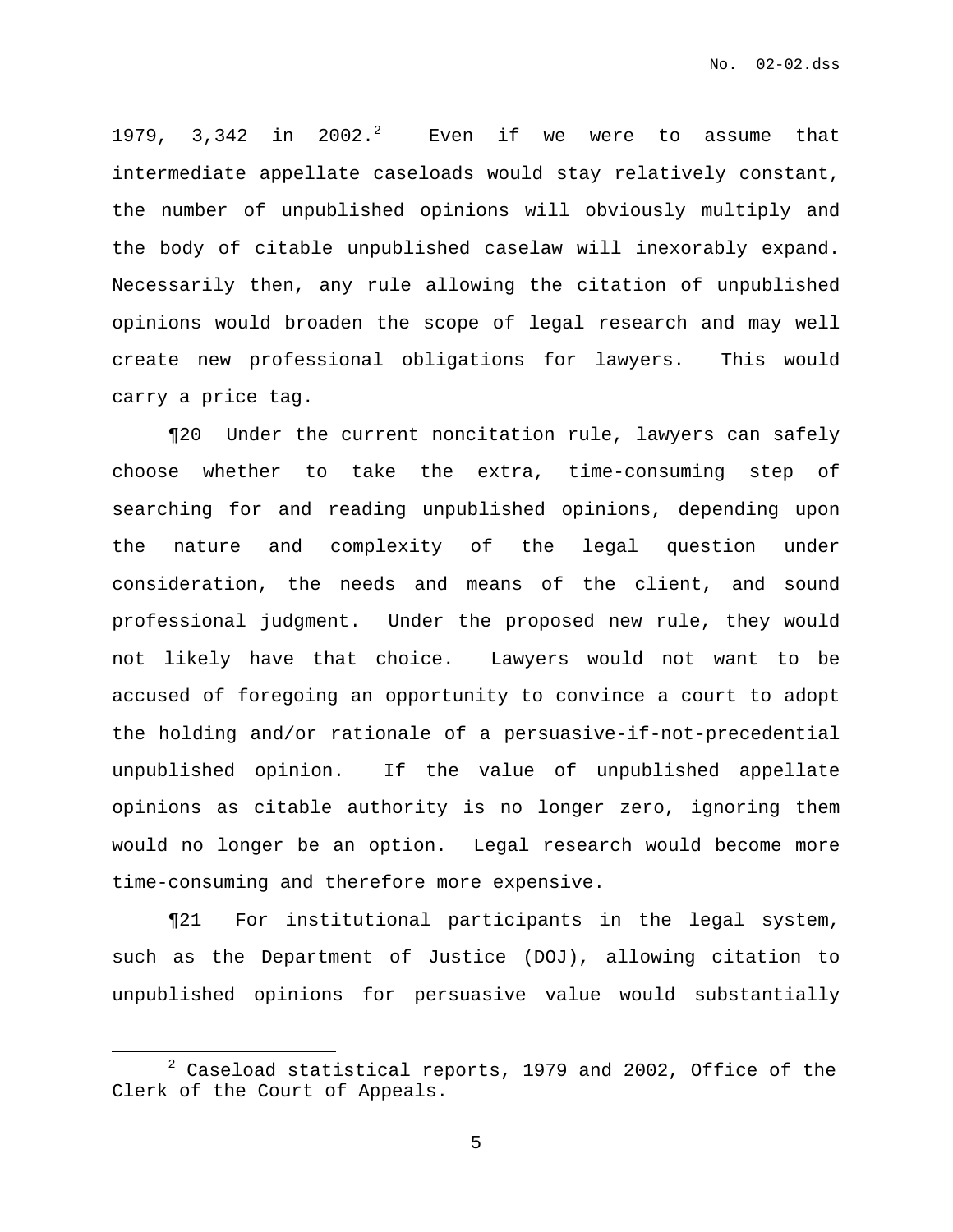alter the approach to appellate practice. The DOJ, representing the state and appearing more frequently in Wisconsin appellate courts than any other party, has advised this court that any rule allowing citation to unpublished opinions would require unpublished opinions to be scrutinized more closely for their impact on the development of the law:

The Department carefully assesses decisions by the court of appeals that are adverse to the state to determine the potential merits of a petition for review. This assessment includes the likely effect of a particular decision on future cases. Because an unpublished decision cannot be cited in future cases under the current rule, the fact that an adverse court of appeals decision (such as a one-judge decision) will not be published generally weighs strongly *against* filing a petition for review. . . .

The proposed rule change will alter that calculus. If the proposed rule is adopted, the Department will no longer be able to rely on the fact that an unpublished decision cannot be cited adversely to the state's position in future cases. The Department will need to consider the possible impact of an adverse unpublished decision—except per curiam decisions and summary disposition orders, under the proposed rule——on future cases in which the state is a party. Although it is impossible to predict the number of additional petitions for review that the state may file if the proposed rule is adopted, it is a virtual certainty that the state would give stronger consideration to filing petitions for review from unpublished decisions.

Memorandum of the Wisconsin Department of Justice at 1-2 (Oct. 21, 2002) (on file with the court).

¶22 This brings me to a more fundamental set of objections to allowing the citation of unpublished opinions: it runs contrary to the nature and purpose of unpublished opinions, and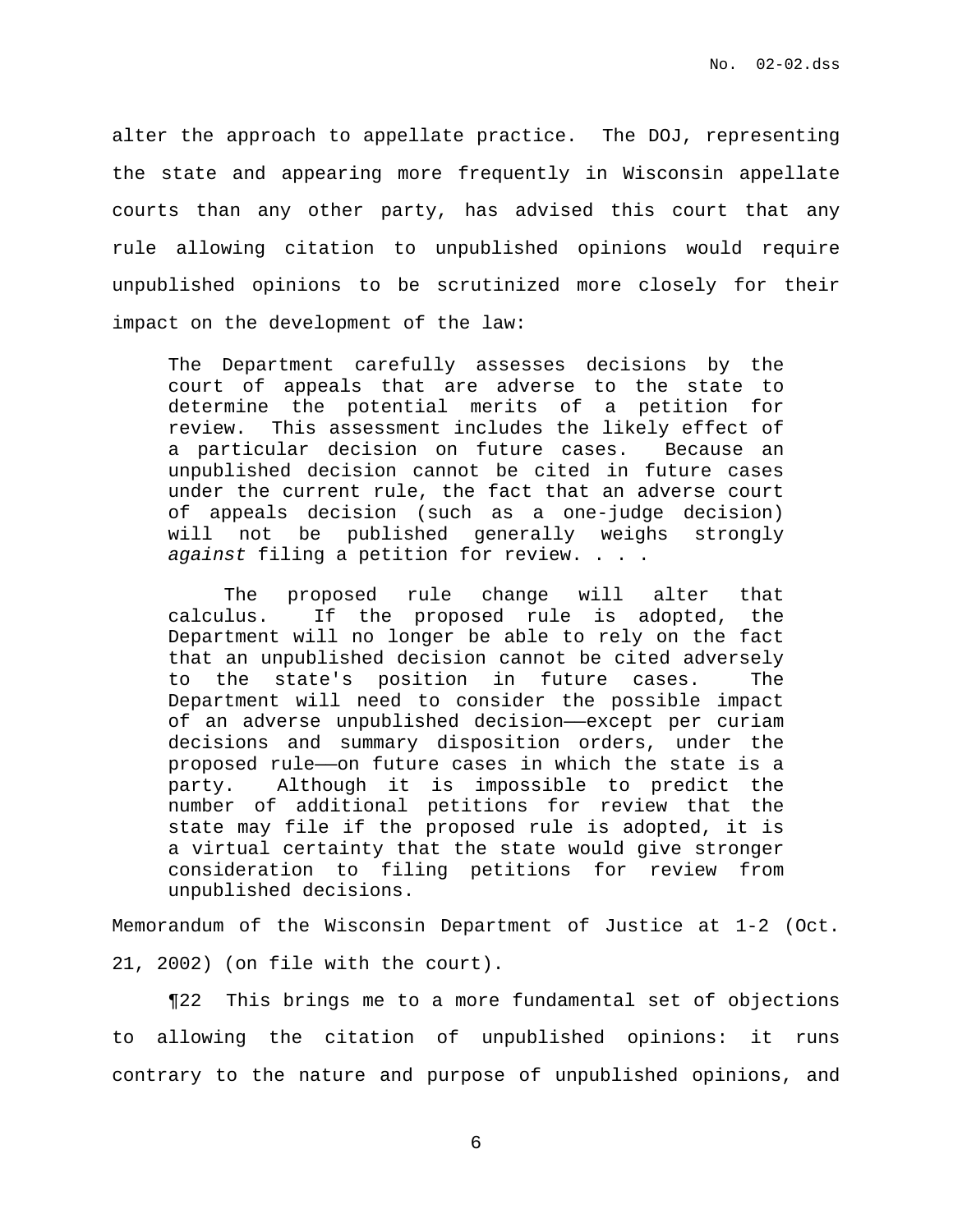interferes with the court of appeals' ability to strike the proper balance between its primary error-correcting function and its secondary law-development function. These concerns are captured in the first, second, and fourth of the original justifications for the noncitation rule. The court of appeals decides cases involving error-correction in unpublished opinions, which are intended for the parties alone. This allows the court to give more comprehensive written treatment to those cases that require law-development and will result in published, precedential opinions.

¶23 The court of appeals is a high-volume, primarily error-correcting court. State ex rel. Swan v. Elections Bd., 133 Wis. 2d 87, 93, 394 N.W.2d 732 (1982). In some cases, it also declares law.

 The court of appeals, a unitary court, has two functions. Its primary function is error correcting. Nevertheless under some circumstances it necessarily performs a second function, that of law defining and law development, as it adapts the common law and interprets the statutes and federal and state constitutions in the cases it decides.

In re Cook v. Cook, 208 Wis. 2d 166, 188, 560 N.W.2d 246 (1997).

¶24 The court of appeals is required by statute to provide in each case "a written opinion containing a written summary of the reasons for the decision made by the court." Wis. Stat. § 752.41(1). The statutes, however, also limit the precedential effect of the court of appeals' opinions to those that are published, and charge this court with the duty to "determine by rule the manner in which the court of appeals determines which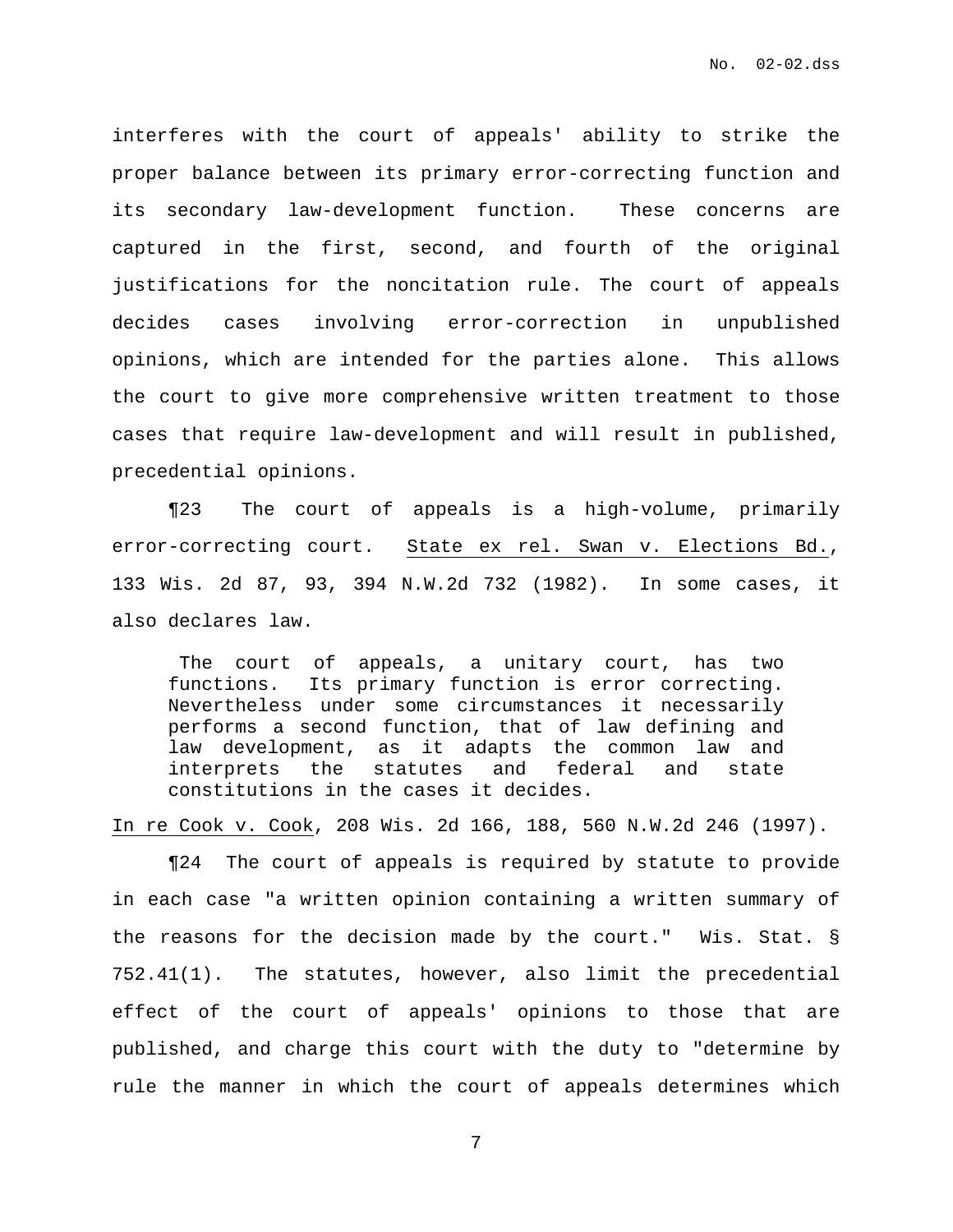of its decisions shall be published" and therefore have precedential effect. Wis. Stat. § 752.41(2) and (3).

¶25 The publication criteria adopted by this court are contained in Wis. Stat. § (Rule) 809.23(1); subsection (2) of that rule provides that a committee of the court of appeals applies the criteria and makes the decision on publication. The court of appeals' Internal Operating Procedures require the panel of judges deciding each case to make a recommendation regarding publication. Wisconsin Court of Appeals Internal Operating Procedures VI (7) (Jan. 1, 2002). The statutes also establish procedures for parties to request publication of an unpublished opinion, Wis. Stat. § (Rule) 809.23(4), and to request a three-judge panel in a case ordinarily governed by the one-judge rule, Wis. Stat. § 752.31(3).

¶26 In 2002, there were 3,486 "terminations"——case determinations——by the court of appeals. $^3$  Of these, 1,284 were decided by opinions——761 signed opinions and 523 per curiam opinions.<sup>4</sup> The non-opinion terminations consisted of 1,087 cases decided by summary disposition (this category includes no-merit criminal appeals), 867 decided by memorandum opinion (e.g., writs granted or denied, leaves to appeal denied) and 248 terminations by other types of orders (including orders granting voluntary or stipulated dismissals.)<sup>5</sup>

 $\frac{1}{3}$ <sup>3</sup> Caseload statistical report, 2002, Office of the Clerk of the Court of Appeals.

 <sup>4</sup>  $rac{4}{\sqrt{10}}$ .

 $5$  Id.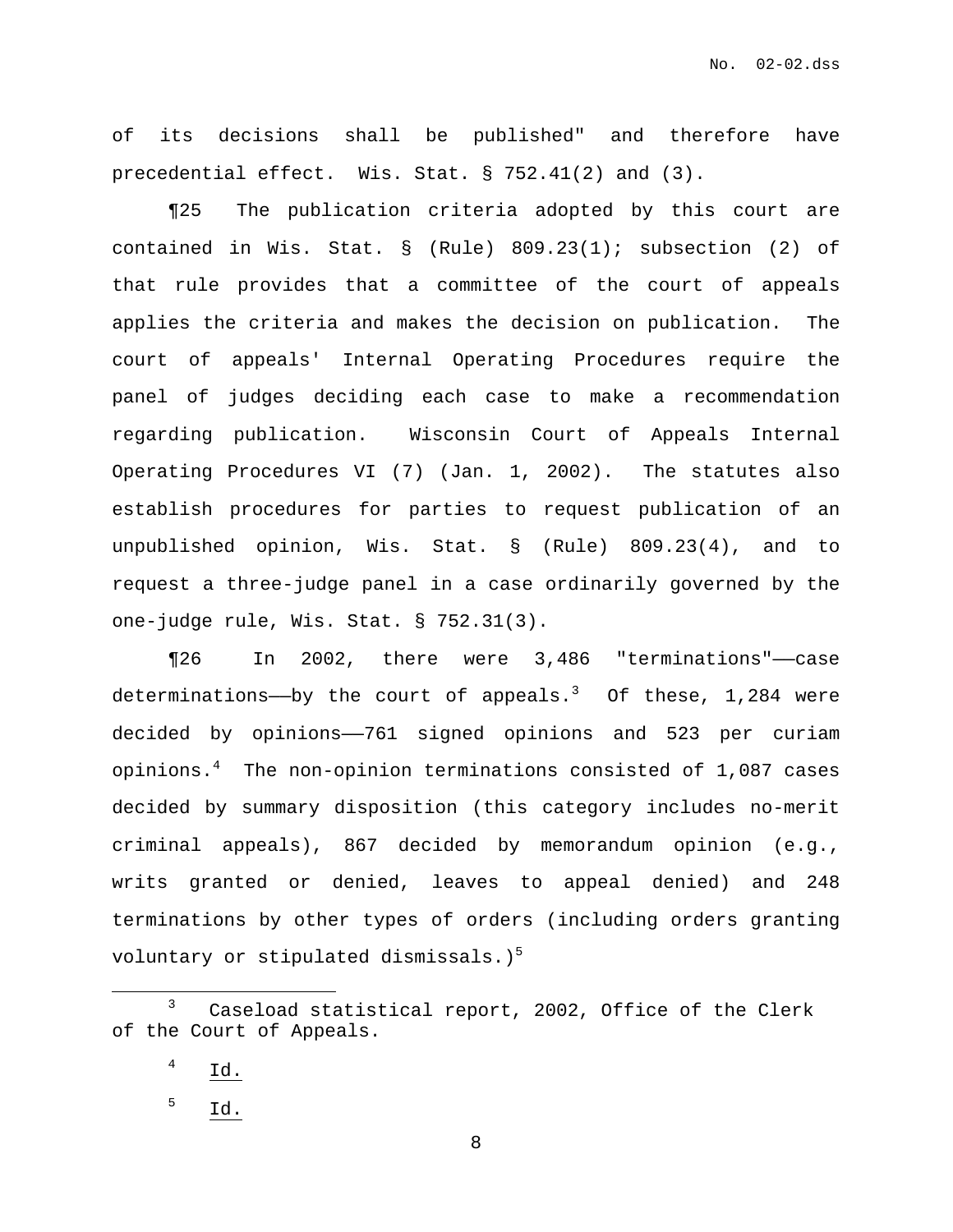¶27 There are 16 court of appeals judges. The court of appeals' Internal Operating Procedures provide that each judge has direct writing responsibility for his or her assigned single-judge and three-judge opinions, as well as direct supervisory responsibility over the preparation of his or her share of per curiam opinions. Wisconsin Court of Appeals Internal Operating Procedures VI (1) and (5)(a) and (f). In addition, while cases decided by summary or other non-opinion disposition are assigned to staff attorneys for preparation of a written order implementing the court's decision, these orders must be reviewed and approved by the judges who participated in the decision. Id. at VI (1).

¶28 Each court of appeals judge thus has direct writing responsibility for approximately 50 signed opinions per year, or roughly one per week. Each judge also has supervisory responsibility over the preparation of 33 per curiam opinions, 68 summary dispositions, 54 memorandum opinions, and 16 dispositions by other orders per year. Each court of appeals judge is therefore responsible for approximately 220 total dispositions per year-a little more than four written decisions per week. These statistics do not reflect motion practice in the court of appeals (there were 9,850 motions decided by the court of appeals in 2001).<sup>6</sup> Nor do they reflect concurrences or dissents written, or the time that must be devoted to reading

1

<sup>6</sup> Caseload statistical report, 2002, Office of the Clerk of the Court of Appeals.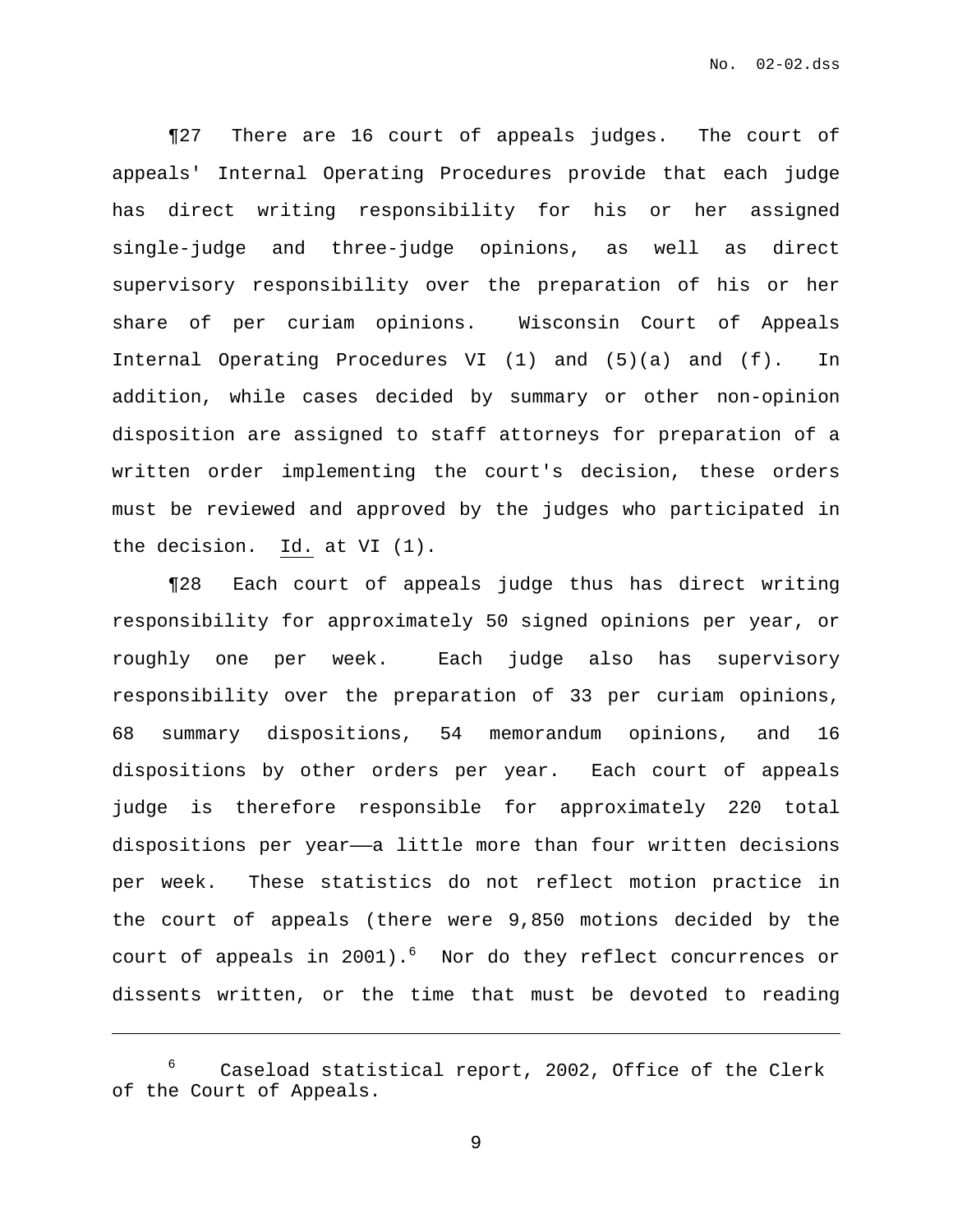the briefs and studying the record in each case on which the judge sits.

¶29 In 2002, the court of appeals published 304 opinions, which translates to approximately 19 published, precedential opinions per judge. This leaves 457 signed, authored, but unpublished opinions, or approximately 29 per judge. It is this category of cases that the proposed new rule would make citable.

¶30 The court of appeals, unlike this court, cannot control its own docket. No intermediate appellate court has the resources to write an opinion suitable for citation in every case. Intermediate appellate courts must manage their heavy caseloads by identifying those cases that warrant decision in a published, precedential opinion and those that can be decided in a more summary fashion. See Hart v. Massanari, 266 F.3d 1155, 1177 (9th Cir. 2001). This reality is recognized and accounted for in the statutes, rules, and operating procedures just summarized.

¶31 This "case triage" by the court of appeals is not only necessary to the court's ability to manage its caseload, it is also essential to the court's achievement of an appropriate balance between its error-correcting and law-development functions, and its allocation of time, staff resources, and the intellectual energy of its judges. It is also central to the court's ability to develop a coherent and consistent body of precedential appellate case law. Id. at 1179.

¶32 There is a vast difference between preparing an opinion that may be cited in future cases and one that may not.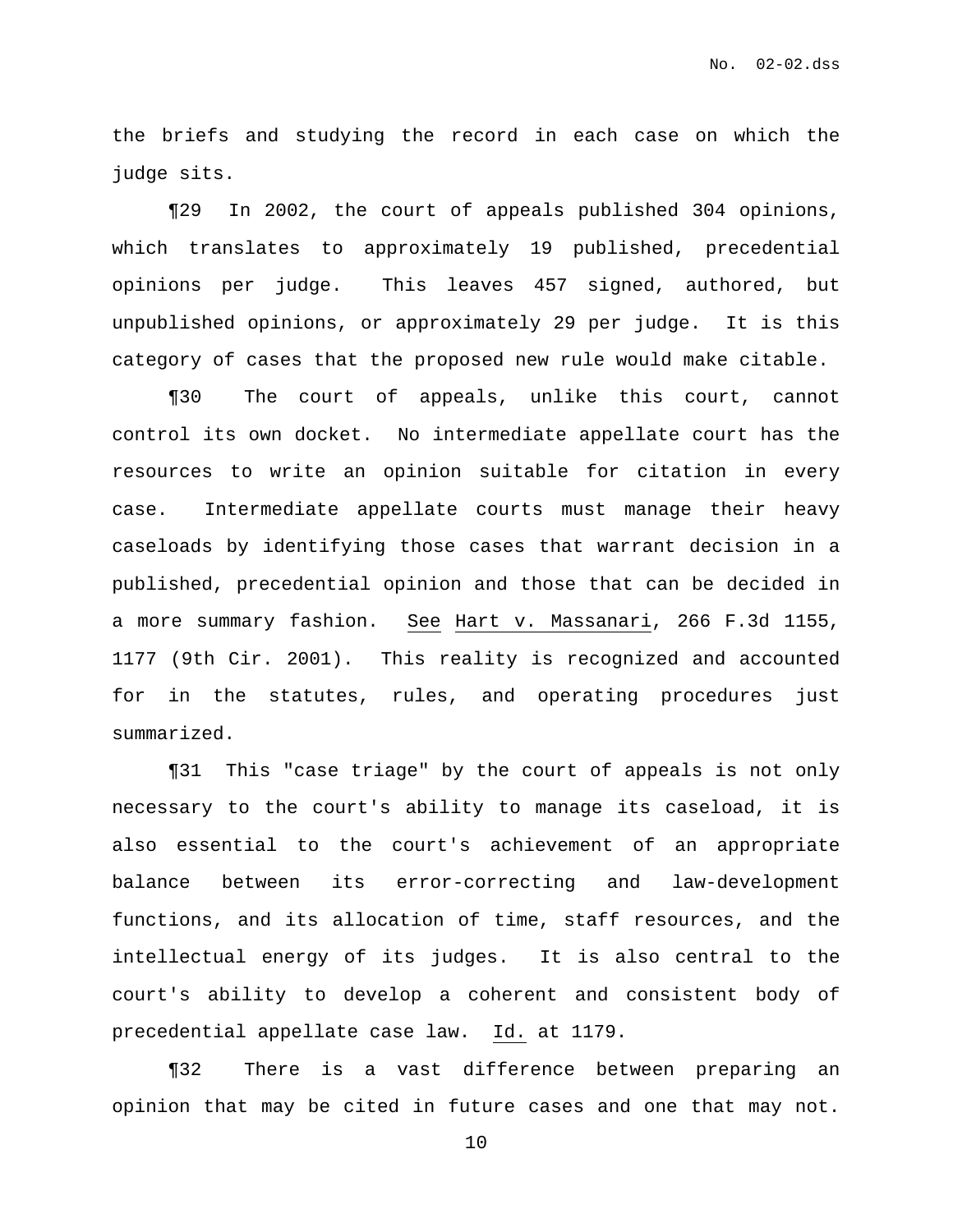Published, precedential opinions are for posterity; all others are for the parties only, or perhaps also for the trial court. The Honorable Alex Kozinski, Circuit Judge of the United States Court of Appeals for the Ninth Circuit, has aptly described the intellectual process of writing a published, precedential opinion:

Writing an opinion is not simply a matter of laying out the facts and announcing a rule of decision. Precedential opinions are meant to govern not merely the cases for which they are written, but future cases as well.

 In writing an opinion, the court must be careful to recite all facts that are relevant to its ruling, while omitting facts that it considers irrelevant. Omitting relevant facts will make the ruling unintelligible to those not already familiar with the case; including inconsequential facts can provide a spurious basis for distinguishing the case in the future. The rule of decision cannot simply be announced, it must be selected after due consideration of the relevant legal and policy considerations. Where more than one rule could be followed—which is often the case—the court must explain why it is selecting one and rejecting the others. Moreover, the rule must be phrased with precision and with due regard to how it will be applied in future cases. A judge drafting a precedential opinion must not only consider the facts of the immediate case, but must also envision the countless permutation of facts that might arise in the universe of future cases. Modern opinions generally call for the most precise drafting and re-drafting to ensure that the rule announced sweeps neither too broadly nor too narrowly, and that it does not collide with other binding precedent that bears on the issue. . . . Writing a precedential opinion, thus, involves much more than deciding who wins and who loses in a particular case. It is a solemn judicial act that sets the course of the law for hundreds or thousands of litigants and potential litigants. When properly done, it is an exacting and extremely time-consuming task.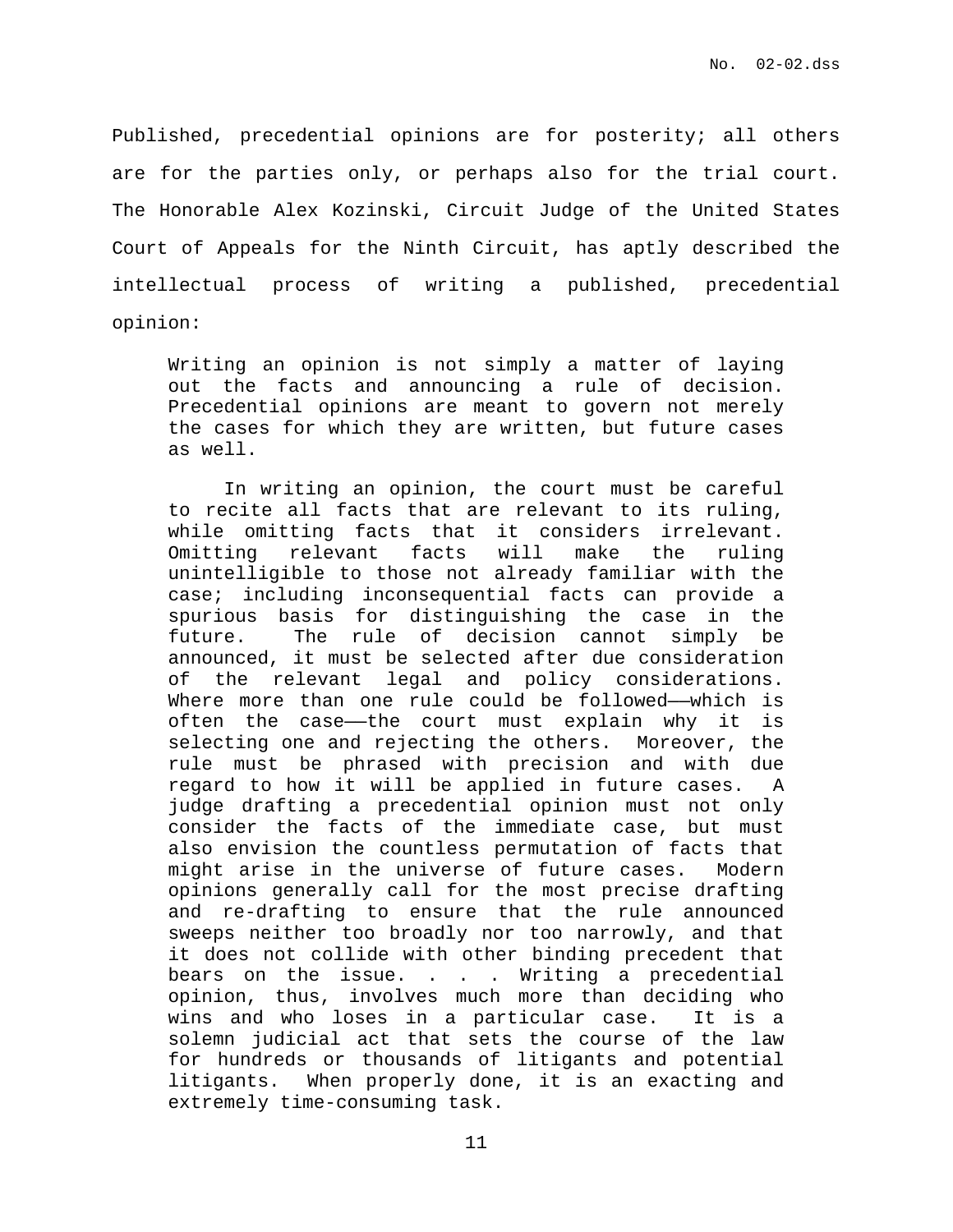Id. at 1176-77.

 ¶33 On the other hand, opinions not intended for publication (and therefore not intended for citation, either) have a more limited purpose, and are easier and faster to prepare. Unpublished opinions can consist of a factual and procedural summary and brief application of the legal principles that decide the case. This does not mean that the case has been given short shrift; cases decided by unpublished opinion have received full consideration by the court, and the decision is reliable and fair to the parties. The purpose of the opinion, however, is simply to inform the parties of the reason for the result, not to provide guidance for future cases.

 ¶34 Needless to say, because caseload pressures are so great, court of appeals judges cannot be expected to engage in the "reflective personal craftsmanship" of writing an opinion for publication (and thus possible future citation) in every case. Id. at 1177 n.32. In any event, most appeals do not present law-development issues, or are unsuitable vehicles for law-development because of waiver rules, procedural bars, or other impediments to reaching the substantive merits.

¶35 This court's primary and most profound constitutional responsibility is to declare and develop the law. Cook, 298 Wis. 2d at 189. Nevertheless, the court of appeals decides three times as many published, precedential cases every year than this court. Our oversight and control of statewide lawdevelopment is carried out not only in the cases we accept and decide, but also in the establishment and maintenance of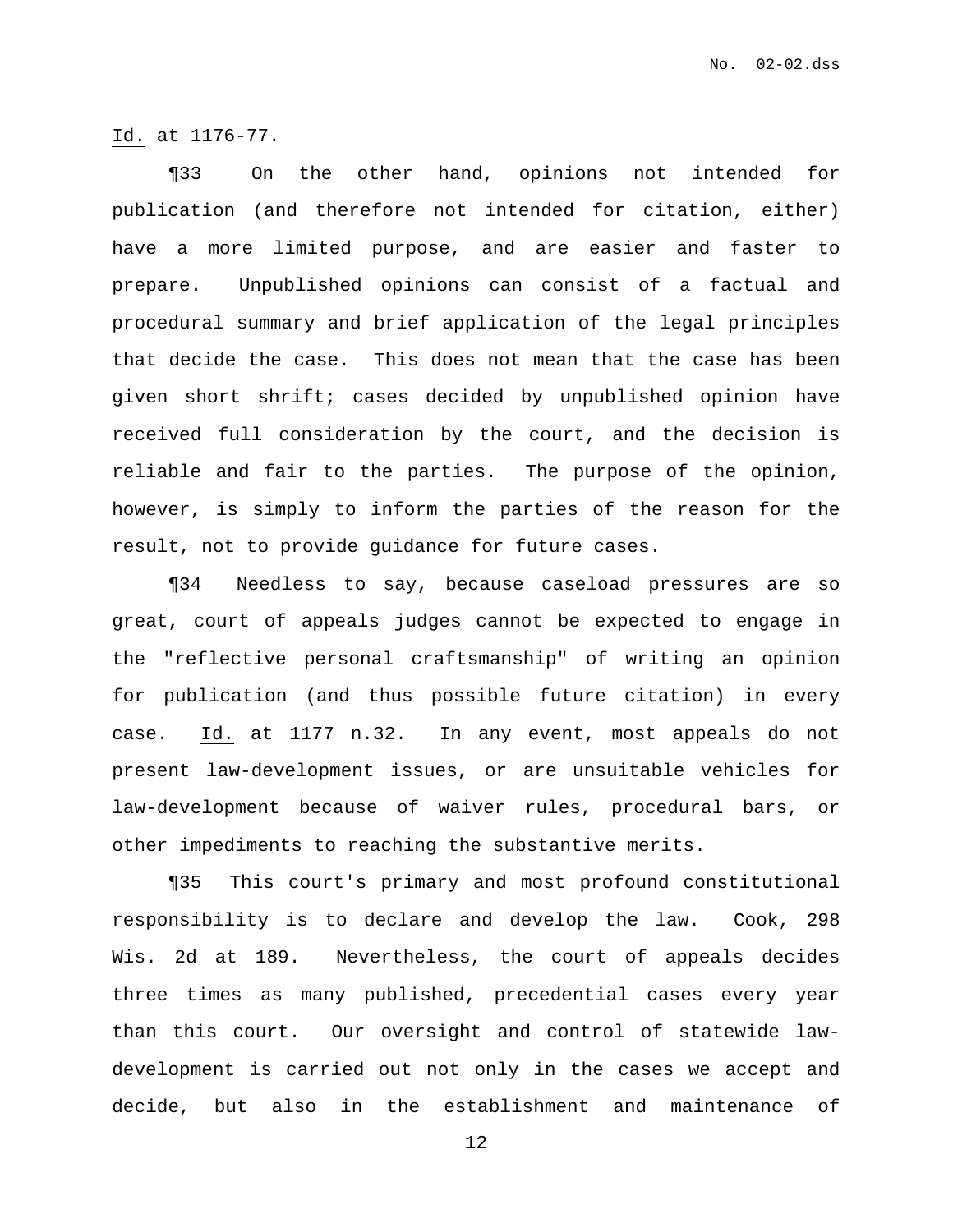conditions and procedures that are most conducive to the court of appeals' effective performance of its own law-development role.

¶36 So, while the statutes require the court of appeals to issue a written decision in every case, they also limit the precedential effect of those decisions, and vest in this court the duty to establish rules by which the court of appeals determines which of its cases fall into the law-development (and therefore publication) category, and which involve mere errorcorrection. See Wis. Stat.  $\S$  752.41(1), (2) and (3). The noncitation rule contained in Wis. Stat. § (Rule) 809.23(3) is an integral part of this system. If unpublished cases are to be citable even as persuasive rather than precedential authority, the virtue and value of treating published and unpublished opinions differently would be lost. Again, Judge Kozinski:

An unpublished disposition is, more or less, a letter from the court to parties familiar with the facts, announcing the result and the essential rationale of the court's decision. Deciding a large portion of our cases in this fashion frees us to spend the requisite time drafting precedential opinions in the remaining cases.

 Should courts allow parties to cite to those dispositions, however, much of the time gained would likely vanish. Without comprehensive factual accounts and precisely crafted holdings to guide them, zealous counsel would be tempted to seize upon superficial similarities between their clients' cases and unpublished dispositions. Faced with the prospect of parties citing these dispositions as precedent, conscientious judges would have to pay much closer attention to the way they word their unpublished rulings. Language adequate to inform the parties how their case has been decided might well be inadequate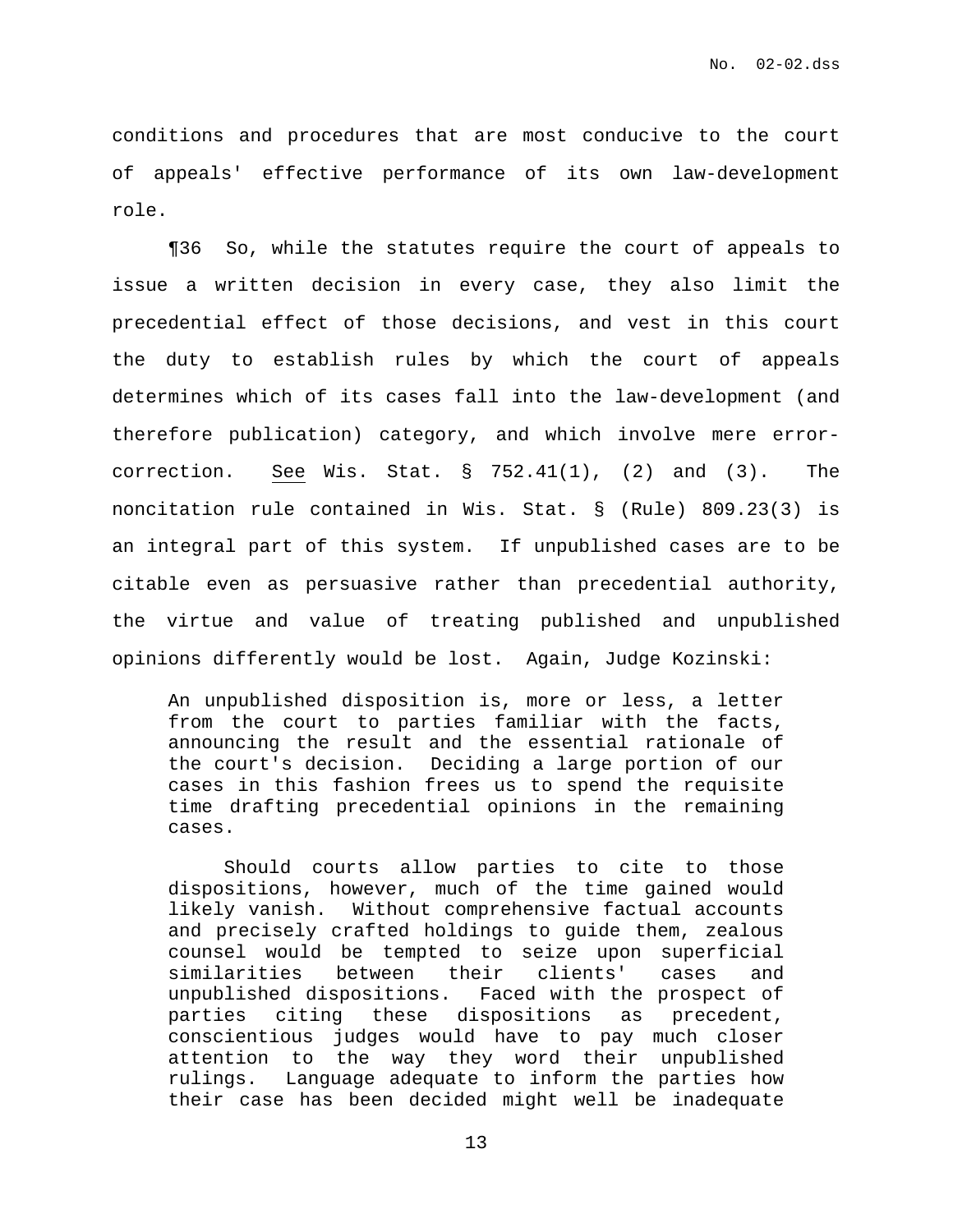if applied to future cases arising from different facts. And, although three judges might agree on the outcome of the case before them, they might not agree on the precise reasoning or the rule to be applied to future cases. Unpublished concurrences and dissents would become much more common, as individual judges would feel obligated to clarify their differences with the majority, even if those differences had no bearing on the case before them.

Hart, 266 F.3d at 1178.

¶37 Permitting citation to unpublished opinions for "persuasive value" would establish a second-tier of caselaw that is in essence quasi-precedential. This would require court of appeals judges to spend more time tending to the language and nuances of their unpublished opinions in order to avoid misconstruction or misapplication in future cases. A published appellate opinion is, of course, binding on future courts. An appellate opinion that has the status of "persuasive" authority, while not binding, is nonetheless powerfully influential, because it comes from a court, not a commentator or other secondary source. This phenomenon would put the court of appeals in an untenable position: spend more time crafting the language of unpublished opinions (at the expense of published opinions), or say very little in these opinions at all, lest they be misunderstood. It seems to me that the proposed amendment to the noncitation rule would increase the pressures on the court of appeals, and may well affect the quality of published and unpublished opinions alike.

¶38 The noncitation rule allows the court of appeals to balance its error-correcting and law-development functions at a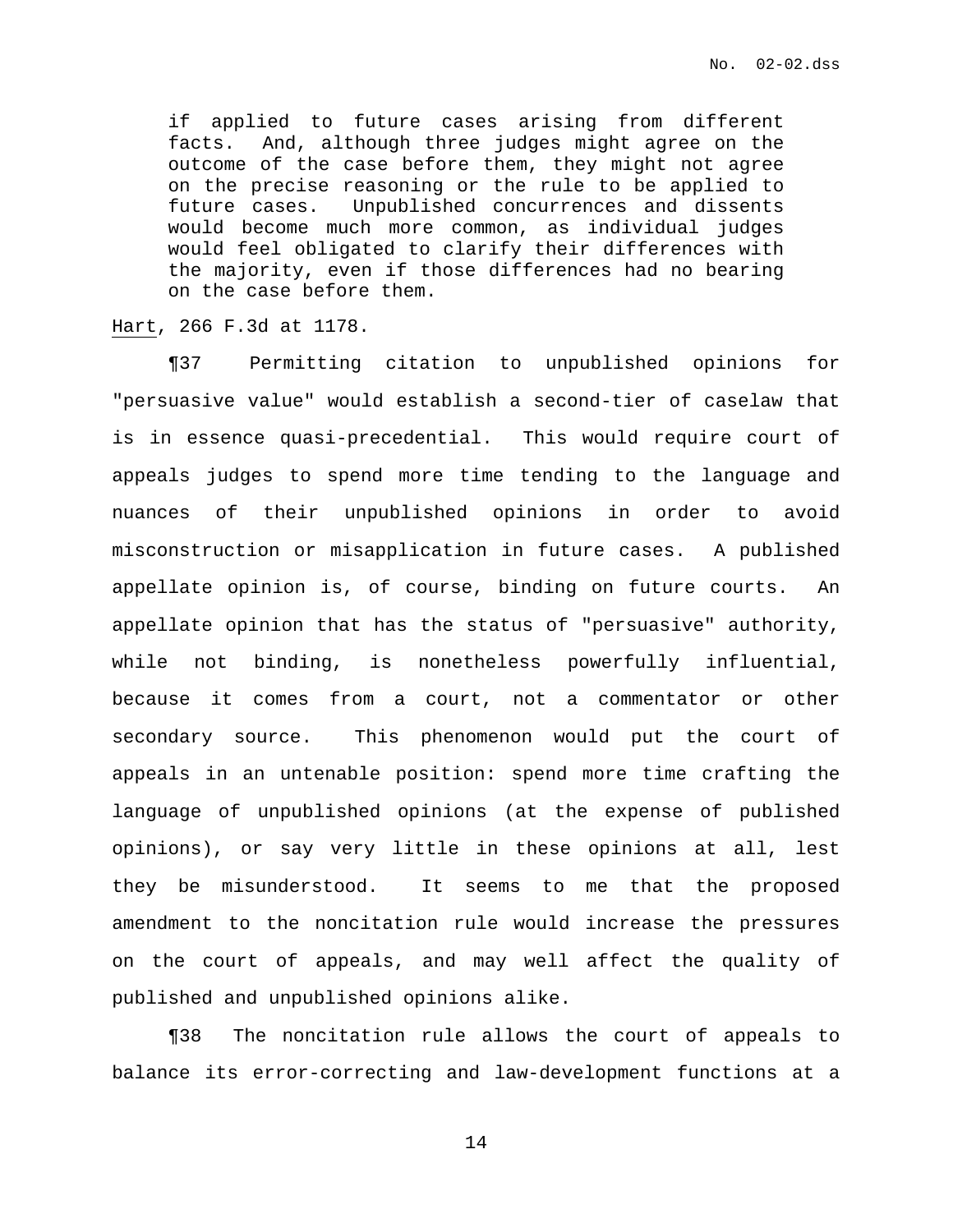time of high caseloads and limited resources. Even more importantly, it fosters the orderly development of clear, consistent, and coherent appellate caselaw. The noncitation rule also provides lawyers a measure of professional flexibility to tailor legal research to the needs and resources of the client, knowing that unpublished opinions may not be cited and therefore may—but need not necessarily—be researched.

¶39 Amending the noncitation rule would disturb this careful balance. As I noted at the outset, the proponents of the amendment have not identified a compelling reason to adopt such a sweeping and consequential change. There is certainly no dearth of published, precedential case law as a general matter. It may be true that in certain discrete categories of cases— those decided by one-judge opinions pursuant to Wis. Stat. § 752.31, for example-there are fewer published, precedential opinions than is desirable from a systemic standpoint. The answer to this problem, if indeed it is a problem, is to evaluate and perhaps amend the publication criteria in those categories, not to enact a wholesale change to the noncitation rule.

¶40 Because the proposed amendment to the noncitation rule would expand the scope and increase the expense of legal research, create new professional obligations for lawyers, interfere with the ability of the court of appeals to balance its dual functions and develop a coherent and consistent body of appellate caselaw, as well as increase its workload, this court has wisely denied this petition.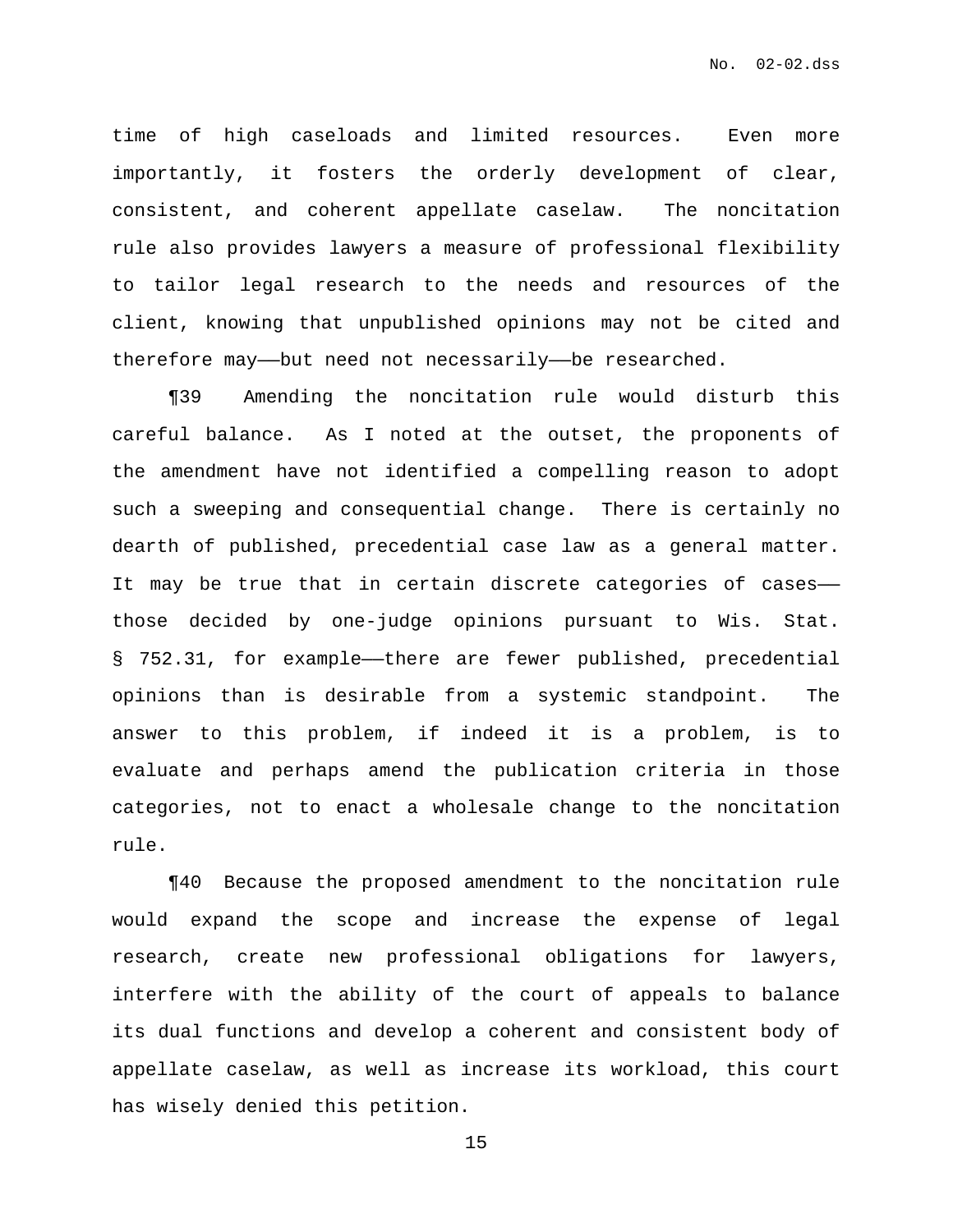¶41 I am authorized to state that Justices WILLIAM A. BABLITCH and JON P. WILCOX join this concurring opinion.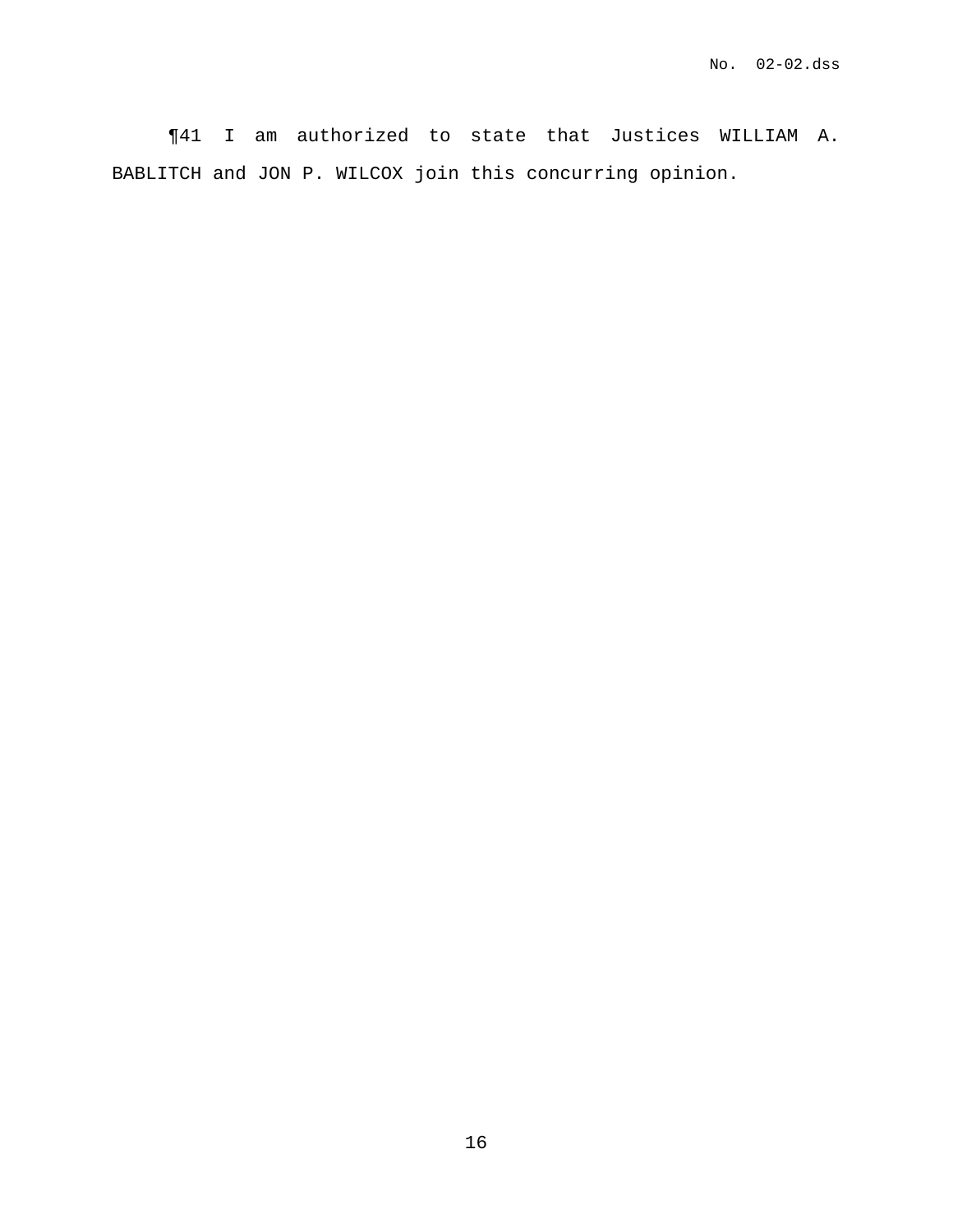¶42 SHIRLEY S. ABRAHAMSON, CHIEF JUSTICE *(dissenting).* I write separately to state that I would adopt the rule proposed in the petition, replacing an outright ban on citation to unpublished opinions with permission to cite these opinions as persuasive authority.

¶43 Thus the proposed rule would accord unpublished court of appeals opinions the same status presently enjoyed by law review articles; treatises; newspaper columns; poetry; dictionaries; encyclopedias; opinions of Wisconsin circuit courts,<sup>1</sup> Wisconsin administrative agencies, federal district courts, federal circuit courts of appeals, courts of other states, $^{2}$  and courts of foreign jurisdictions; and other persuasive authorities that litigants and courts frequently use. I agree with the U.S. Advisory Committee Comment to New [Federal] Rule 32.1 (May 15, 2003) that it "is difficult to justify a system that permits parties to bring to a court's attention virtually every written or spoken word in existence except those contained in the court's own 'unpublished' opinions." (emphasis in original).

¶44 The strongest reason for adopting the proposed rule is that considerations of public policy demand it. I agree with

<sup>1</sup>  $1$  See Memorandum of Petitioner Christopher G. Wren in Support of Petition for an Order Amending Wis. Stat. § (Rule) 809.23(3) at 11 n.18 (Oct. 15, 2002) (citing Wisconsin cases that cite Wisconsin circuit court opinions) (on file with the Clerk of the Supreme Court, Madison, WI).

 $2$  See id. at 11 n.17 (citing Wisconsin cases that cite unpublished decisions of courts of other states and federal courts).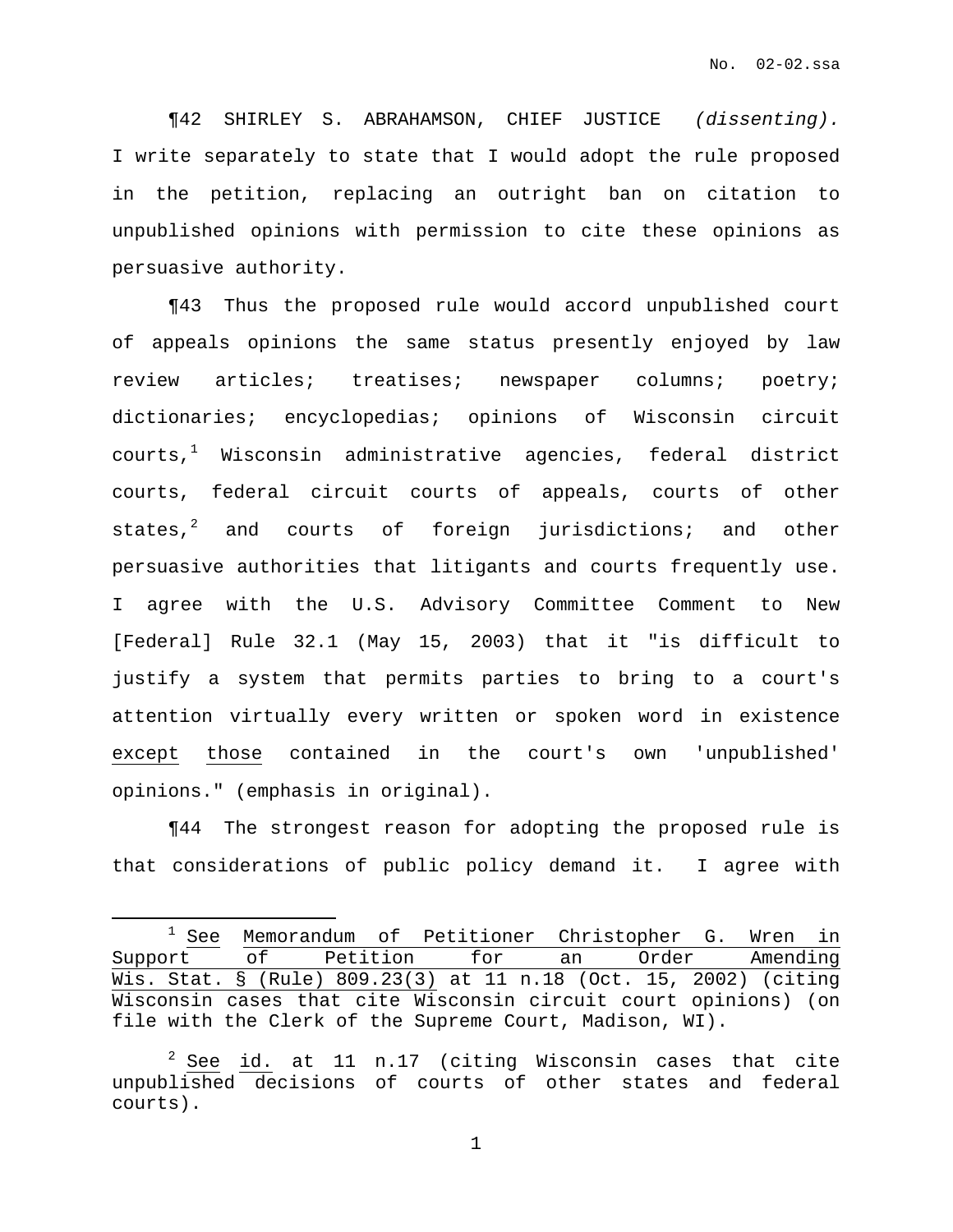the U.S. Advisory Committee Comment to New [Federal] Rule 32.1 that concluded that restrictions on the citation of unpublished opinions are wrong as a matter of public policy. $^3$ 

¶45 A fundamental principle of our legal system is that like cases will be treated alike. The noncitation rule seriously threatens this principle, creates an aura of unfairness, seemingly renders the court of appeals unaccountable, and undermines trust and confidence in the integrity of our judicial system.

¶46 The proposed rule permitting citation to unpublished opinions for persuasive value acknowledges the widespread availability of and reliance on unpublished opinions. The proposed rule would move into the open what is already happening covertly and recognizes the tenuousness of the current rule, which asks that everyone avert their eyes and ignore the useful information that is on the computer screen in front of them.

¶47 Judges and practitioners already use and rely upon unpublished opinions. Savvy practitioners search unpublished opinions for insight and legal arguments that can be adopted, adapted, and incorporated into appellate briefs and legal memoranda, borrowing their language without citation. Appellate courts look to unpublished opinions to ensure consistency in outcome as well as to support their legal conclusions in subsequent opinions, sometimes expressly citing to unpublished

 $\frac{1}{3}$  $3$  The proposed rule is subject to a public comment period of six months and approval by the Judicial Conference and the U.S. Supreme Court. For the text of the proposed rule, see note 11.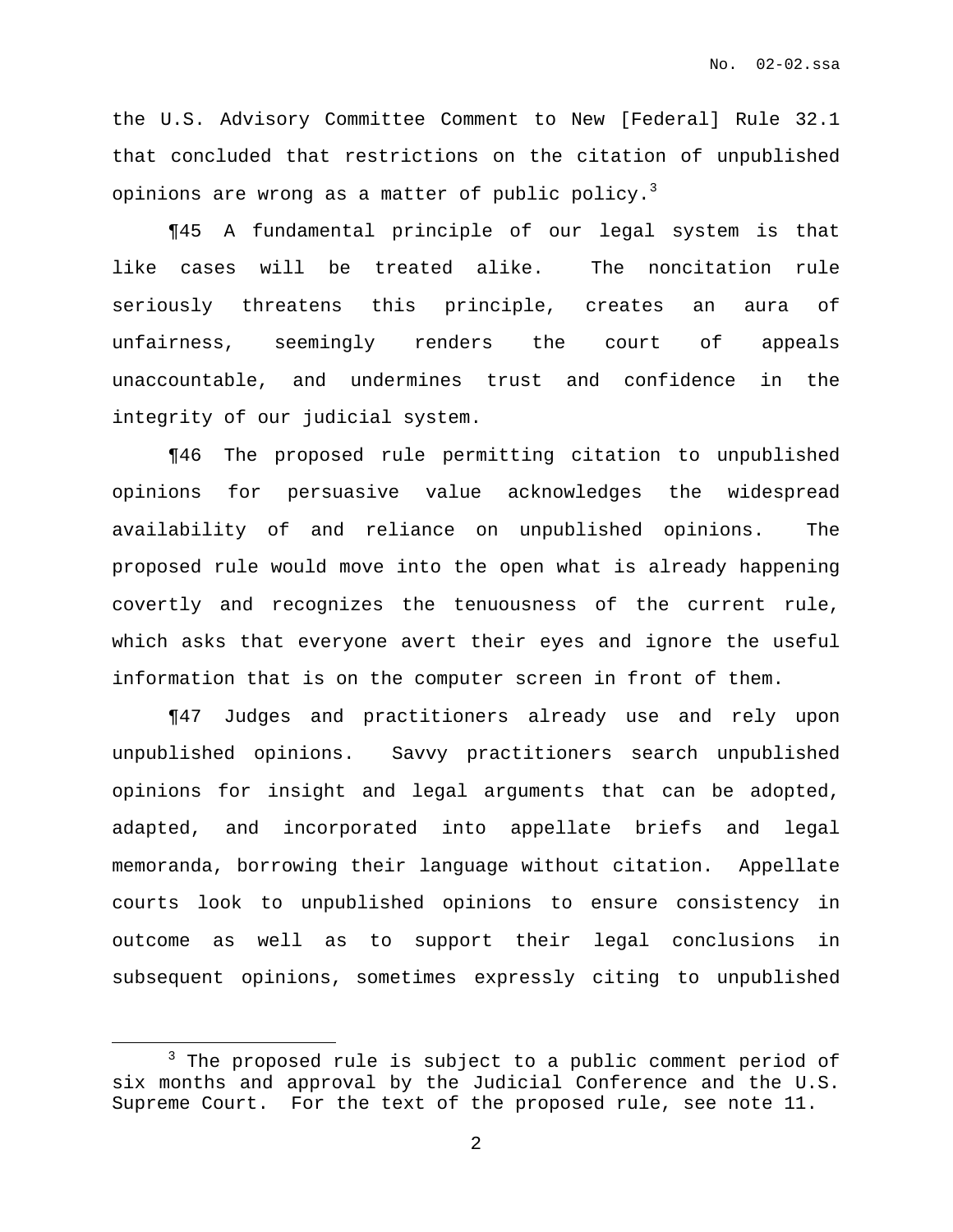opinions but more often than not doing so without citation.<sup>4</sup> The proposed rule would bring a clandestine practice out into the open.

 $\overline{\phantom{a}}$  $4$  The Wisconsin Court of Appeals often cites to its unpublished opinions, asserting that the citation is not for precedential value but for illustrative purposes. See, e.g., State v. Morrissey, No. 99-2624, unpublished slip op. ¶14 n.7 (Wis. Ct. App. April 4, 2000), referring to an unpublished opinion as follows:

Additionally, in another one-judge appeal, this court, while also not addressing the precise theory presented here, stated "that a . . . warrantless blood draw to obtain blood alcohol concentration (BAC) evidence is available to law enforcement agencies regardless of the existence of the implied consent law if the officer meets the Bohling criteria." State v. Krogman, No. 97-3400, unpublished slip op. at 5 (Wis. Ct. App. March 18, 1998) (emphasis added), petition for review denied, 218 Wis. 2d 168, 578 N.W.2d 211 (1998). The latter case is noted here, of course, not for any precedential value, but rather, to further alert the parties to the need for supreme court review of the very important and intriguing issue presented in the instant appeal.

See also Washington v. Washington, 2000 WI 47, ¶25 n.14, 234 Wis. 2d 689, 611 N.W.2d 261 (citing two unpublished opinions of the court of appeals for illustrative purposes); State v. Rachwal, 159 Wis. 2d 494, 517, 465 N.W.2d 490 (1991) (Abrahamson, J., concurring) (citing an unpublished opinion of the court of appeals for illustrative purposes); Winnebago County DSS v. Darrel A., 194 Wis. 2d 627, 652, 534 N.W.2d 907 (Ct. App. 1995) (Nettesheim, J., concurring) (citing an unpublished opinion of the court of appeals for an interpretation of a statute).

See Memorandum of Petitioner Christopher G. Wren in Support of Petition for an Order Amending Wis. Stat. § (Rule) 809.23(3), at 3 n.3, citing numerous other examples of the court of appeals' use of noncitable opinions and noting the inconsistency of the court of appeals' use of noncitable opinions yet sanctioning litigants for similar use.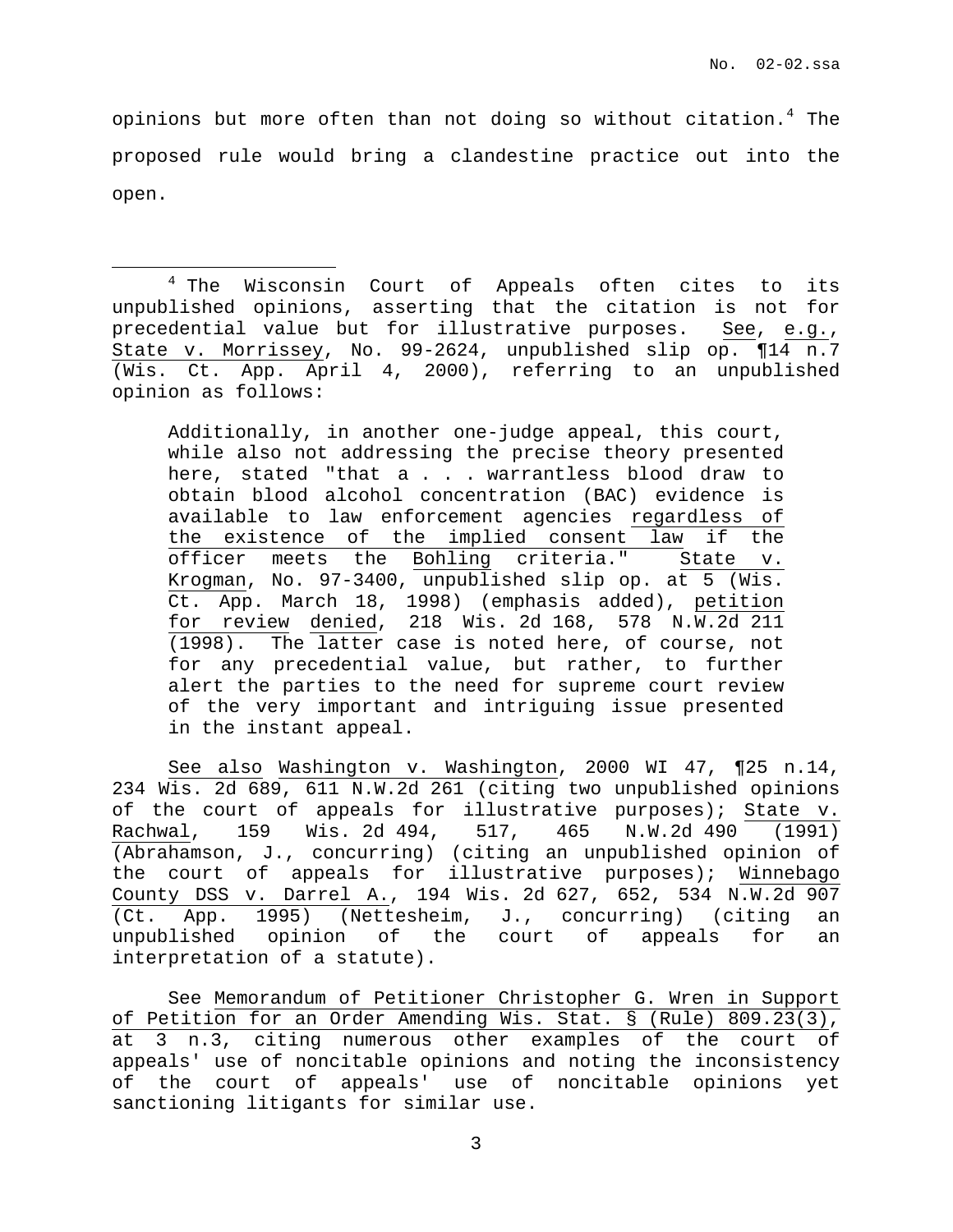¶48 Under the proposed rule, attorneys would be relieved of concern of being sanctioned or accused of unethical conduct for improperly citing unpublished opinions.<sup>5</sup> Finally, the proposed rule repairs the damage to a court's perceived legitimacy resulting from noncitable cases. Litigants will be able to inform a court of prior decisions unhindered by rules of noncitation.

¶49 The new rule is an improvement over the current rule and presents a viable solution for assisting attorneys and appellate judges further the ends of justice.

Moreover, the federal Seventh Circuit Court of Appeals, which does not allow citation to its unpublished opinions, has cited Wisconsin Court of Appeals "unpublished, uncitable" decisions as precedential to govern its decision, even though the Wisconsin Supreme Court would not give the court of appeals decision that standing. See, e.g., Western States Ins. Co. v. Wisconsin Wholesale Tire, Inc., 184 F.3d 699, 703 (7th Cir. 1999), relying on Diversified Investments Corp. v. Regent Ins. Co., No. 98-2461, unpublished slip op. (Wis. Ct. App. April 8, 1999), to decide the case according to Wisconsin law. The decision did not acknowledge that Diversified was an unpublished opinion.

<u>.</u>

For additional cases from several federal circuits and the United States Supreme Court, see Memorandum of Petitioner Christopher G. Wren in Support of Petition for an Order Amending Wis. Stat. § (Rule) 809.23(3) at 8 n.6.

<sup>5</sup> The U.S. Advisory Committee on Appellate Rules stated in its comment to proposed Rule 32.1(a) that "game playing should be reduced, as attorneys who in the past might have been tempted to find a way to hint to a court that it has addressed an issue in an 'unpublished' opinion can now directly bring to that 'unpublished' opinion to the court's attention, and the court can do whatever it wishes with that opinion."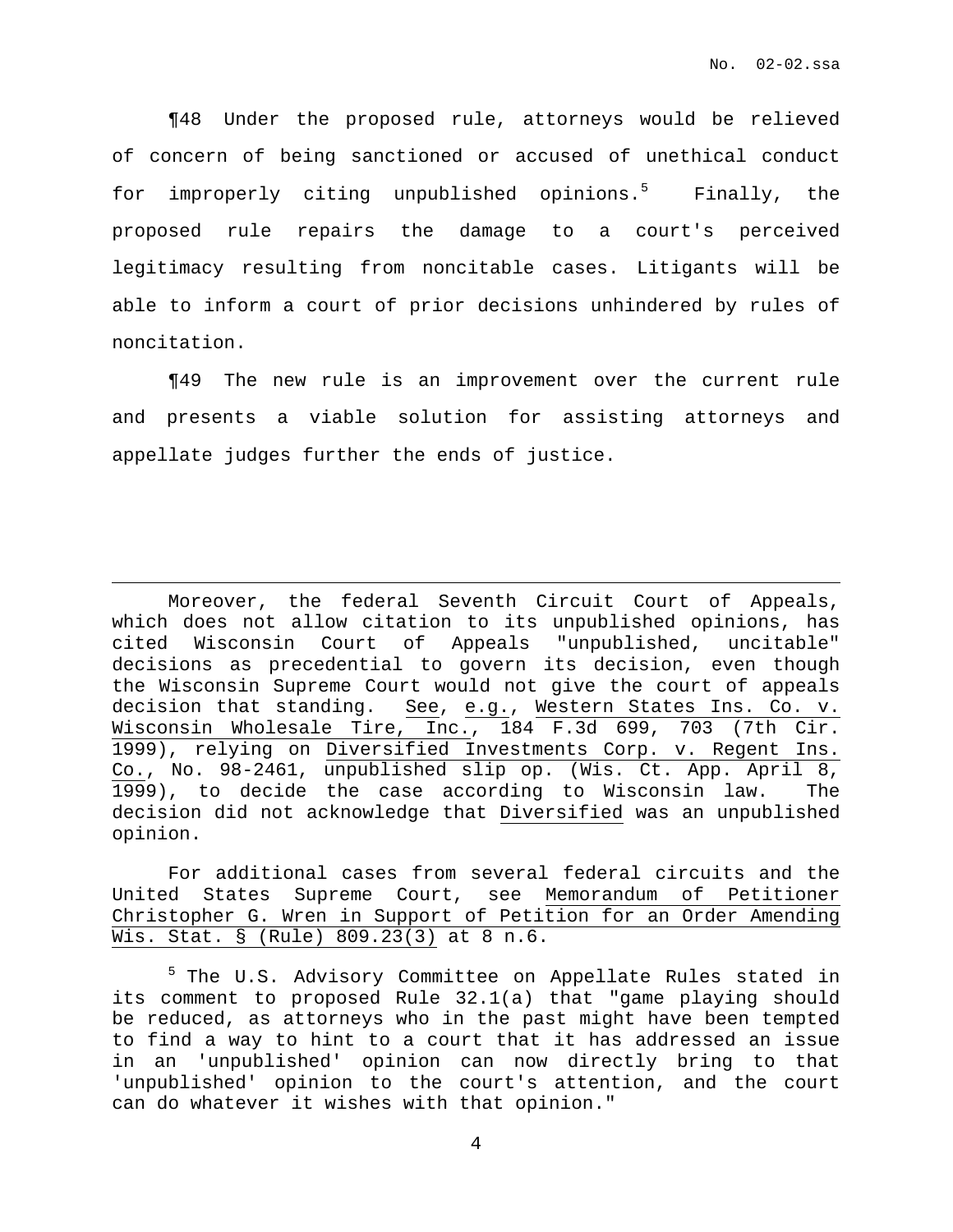I

¶50 The proposed amendment to Wis. Stat. § (Rule) 809.23(3) provides that litigants may cite to an unpublished opinion issued on or after July 1, 2003, for its persuasive value, if a copy is given to all parties and all references to it clearly indicate that it is an unpublished opinion. The proposed rule would not permit citation to unpublished per curiam or summary disposition orders for persuasive value. The rule further provides that because an unpublished opinion is not precedent, it need not be distinguished or otherwise discussed by any court.

¶51 Section (Rule) 809.23(3) of the Statutes would be amended under the proposed rule to read as follows:

An unpublished opinion is of no precedential value except that it may be cited in support of claim preclusion, issue preclusion, or the law of the case. An unpublished opinion issued on or after [insert effective date], that is not a per curiam opinion or a summary disposition order, may also be cited for its persuasive value, provided that the party citing the opinion files a copy of it with the court, serves a copy of it upon all parties together with the brief or other paper in which the opinion is cited and clearly disclosed in all written materials and in all oral presentations that it is an unpublished opinion. Because an unpublished opinion is not precedent, it need not be distinguished or otherwise discussed by any court.

¶52 Wisconsin is not alone in reviewing the noncitation rule and examining the impact of changing the rule. Considerable debate is taking place (and has taken place) at the state and national levels about noncitability rules. Judges, lawyers, and academics are debating the constitutionality of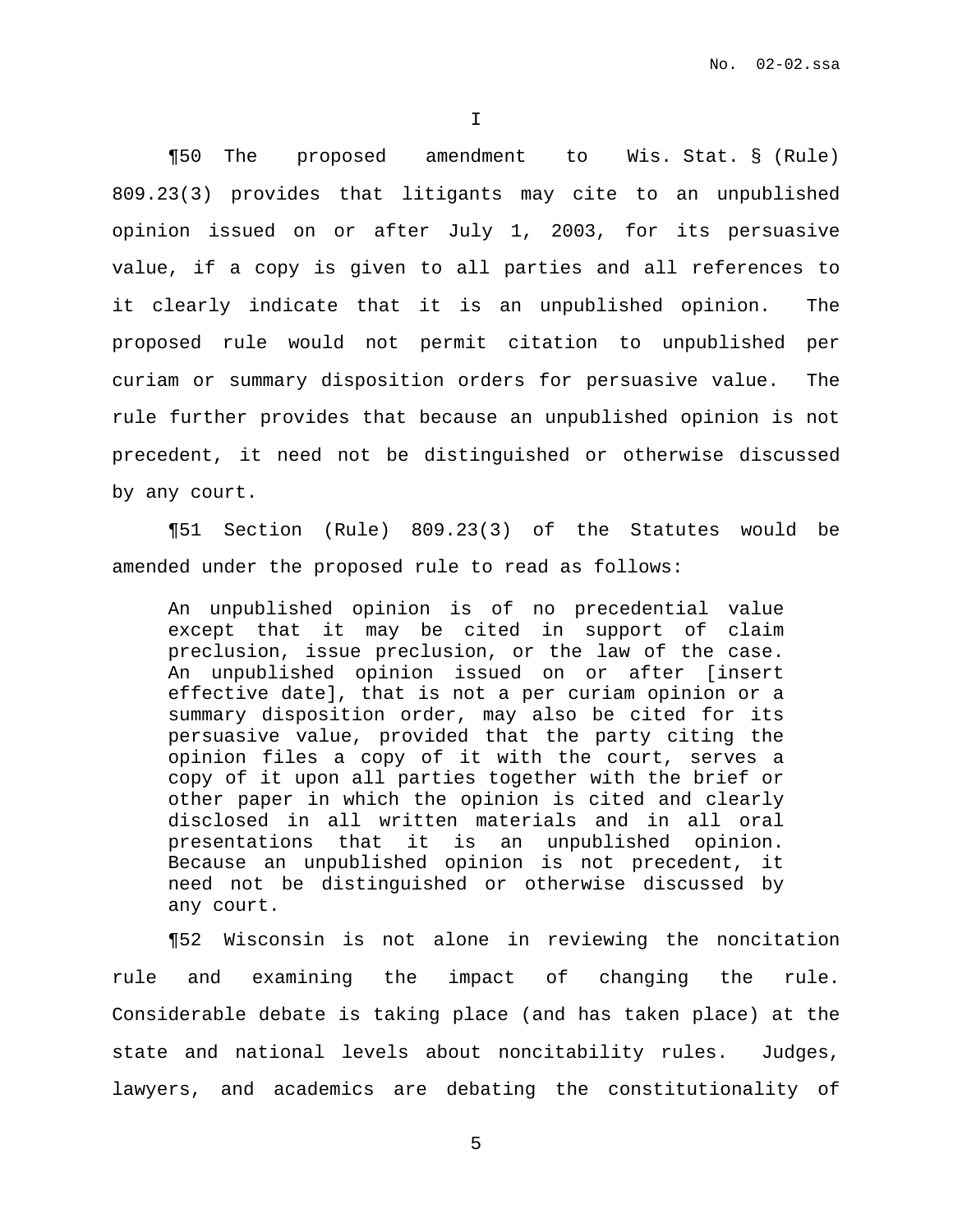noncitability rules, the amount of time and energy that noncitable opinions save for appellate judges, the proper method for determining which cases to publish and which cases to leave unpublished, and the impact that computer databases and online research tools have had on the burden and expense of legal research.<sup>6</sup>

<sup>6</sup>  $6$  See, e.g., Eugene R. Anderson et al., Out of the Frying Pan and Into the Fire: The Emergence of Depublication in the Wake of Vacatur, 4 J. App. Prac. & Process 475 (2002); Stephen R. Barnett, From Anastasoff to Hart to West's Federal Appendix: The Ground Shifts Under No-Citation Rules, 4 J. App. Prac. & Process 1, 4-5 (2002); Jeffrey O. Cooper, Citability and the Nature of Precedent in the Courts of Appeals: A Response to Dean Robel, 35 Ind. L. Rev. 423 (2002); Michael Hannon, A Closer Look at Unpublished Opinions in United States Court of Appeals, 3 J. App. Prac. & Process 199 (2001); David Greenwald & Frederick A.O. Schwarz, Jr., The Censorial Judiciary, 35 U.C. Davis L. Rev. 1133 (2002); Daniel N. Hoffman, Publicity and the Judicial Power, 3 J. App. Prac. & Process 343 (2001); Salem M. Katsh & Alex V. Chachkes, Constitutionality of "No-Citation" Rules, 3 J. App. Prac. & Process 287 (2001); Kenneth Anthony Laretto, Precedent, Judicial Power, and the Constitutionality of "No-Citation" Rules in the Federal Courts of Appeals, 54 Stan. L. Rev. 1037 (2002); Drew R. Quitschau, Anastasoff v. United States: Uncertainty in the Eighth Circuit——Is There a Constitutional Right to Cite Unpublished Opinions?, 54 Ark. L. Rev. 847 (2002); Lauren Robel, The Practice of Precedent: Anastasoff, Noncitation Rules, and the Meaning of Precedent in an Interpretive Community, 35 Ind. L. Rev. 399 (2002); Melissa M. Serfass & Jessie L. Cranford, Federal and State Court Rules Governing Publication and Citation of Opinions, 3 J. App. Prac. & Process 251 (2001); Suzanne O. Snowden, "That's My Holding and I'm Not Sticking To It!" Court Rules that Deprive Unpublished Opinions of Precedential Authority Distort the Common Law, 79 Wash. U.L.Q. 1253 (2001) Stephen L. Wasby, Unpublished Decisions in the Federal Courts of Appeals: Making the Decision to Publish, 3 J. App. Prac. & Process 325 (2001); Melissa H. Weresh, The Unpublished, Non-Precedential Decision: An Uncomfortable Legality?, 3 J. App. Prac. & Process 175 (2001).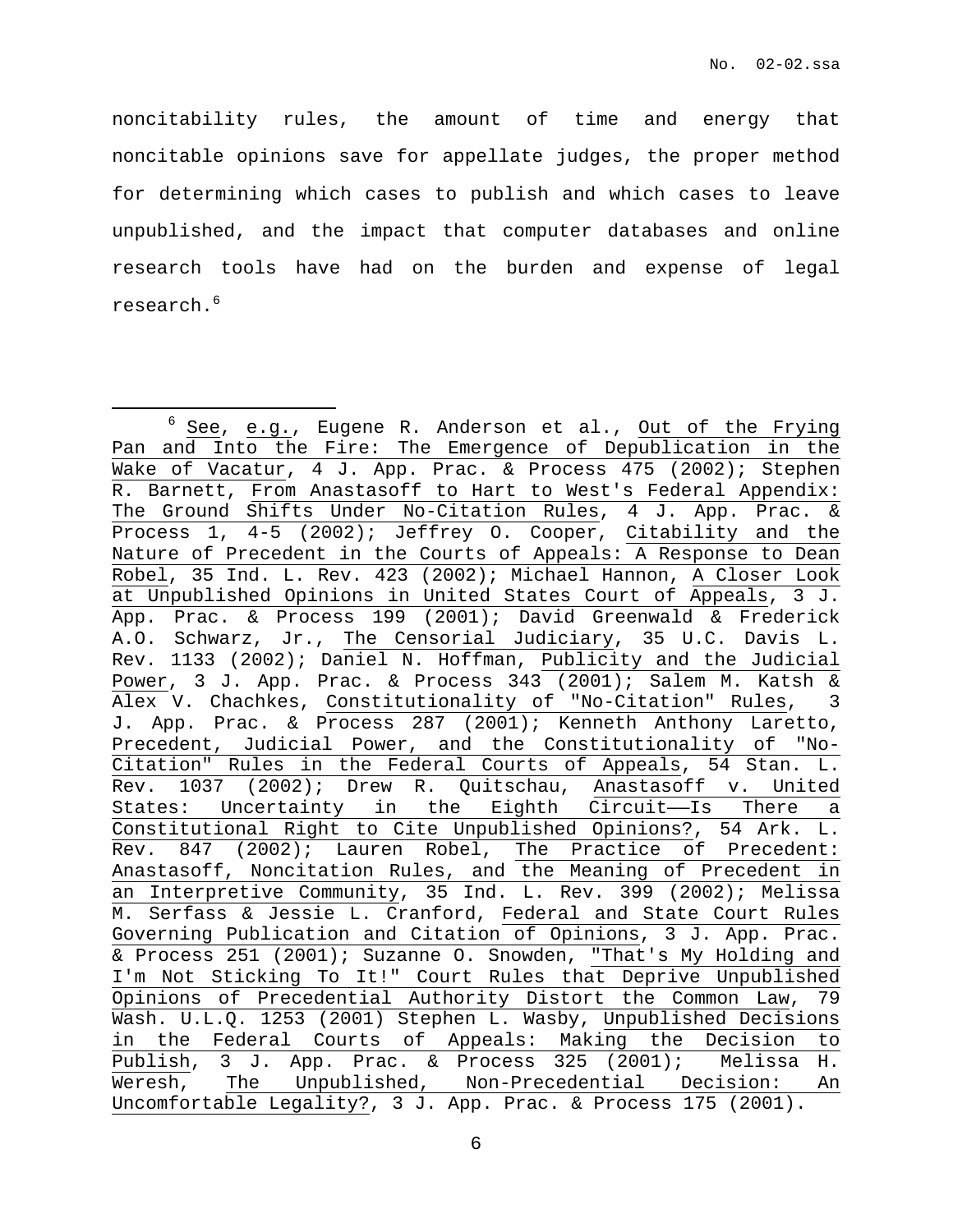¶53 The movement is toward permitting citation. Federal and state courts have begun to adopt new rules allowing for citation. A majority of the federal circuits (eight of the thirteen federal circuits) permit some citation to unpublished opinions.<sup>7</sup> In contrast, in 1985 eight of the federal appellate circuits had rules similar to Wisconsin's prohibiting citation.<sup>8</sup> Recently the D.C. Circuit amended its rule to allow citation to all cases decided after January 1, 2002.<sup>9</sup> Iowa, Minnesota,

This list is a partial list of very recent articles. Approximately 200 additional authorities discussing the issue of publication and citation are available by a search of the electronic legal databases using the words "nonpublication rule" and "no citation rule."

1

 $^7$  Barnett,  $\overline{{\rm supera}}$  note 6, at 4-5 (2002) (the federal circuits that do not ban citation to unpublished opinions include the Third, Fourth, Fifth, Sixth, Eighth, Tenth, Eleventh, and the D.C. Circuit).

Eleven of the 13 federal circuits post their unpublished opinions on line and make them available to legal publishers. Id. at 3-4.

<sup>8</sup> See In re Amendment of Section (Rule) 809.23(3), Stats., 155 Wis. 2d 832, 832 n.1, 456 N.W.2d 783 (1990)

9 See Greenwald & Schwarz, supra note 6, at 1139 n.6; Serfass  $\overline{\&}$  Cranford, supra note  $\overline{6}$  (chart showing federal and state rules).

Apparently three federal circuits do not make their unpublished opinions available online. Only 10 states make their appellate court unpublished opinions available online. Twenty states apparently do not make any information concerning unpublished opinions available online. Jurisdictions in which "unpublished" opinions are not online present different issues than those presented in Wisconsin. See Cooper, supra note 6, at 433.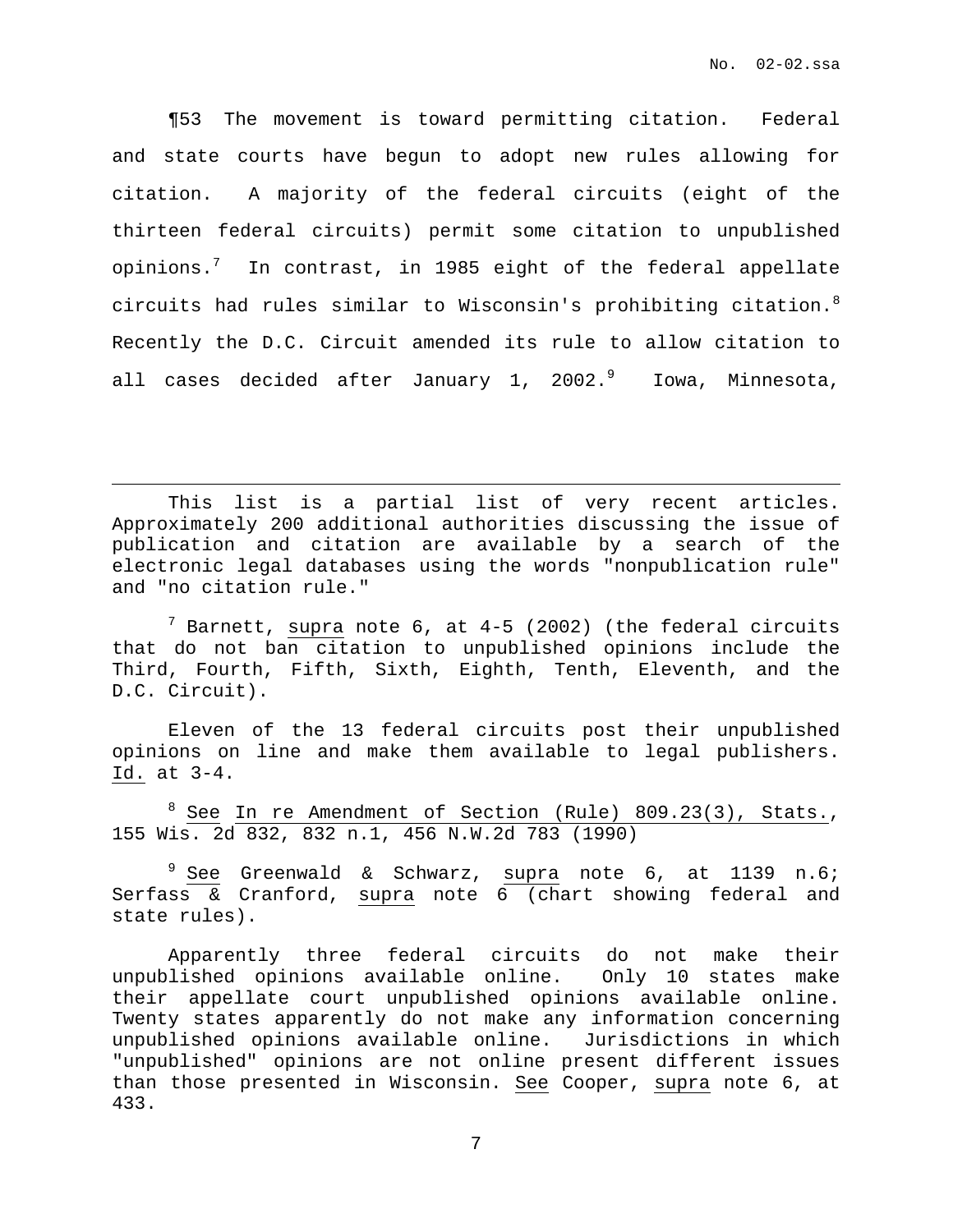Michigan, North Carolina, Ohio, and Texas allow citation to unpublished opinions.<sup>10</sup>

¶54 Furthermore, on May 15, 2003, the U.S. Advisory Committee on Appellate Rules, on a 7-1 vote with 1 abstention, approved a proposed rule requiring federal courts to permit citation of judicial opinions, orders, judgments, or other written dispositions that have been designated "unpublished." $^{11}$ The Committee took no position on the constitutionality of

 $11$  The proposed federal rule provides as follows:

Rule 32.1 Citation of Judicial Dispositions

 (a) Citation Permitted. No prohibition or restriction may be imposed upon the citation of judicial opinions, orders, judgments, or other written dispositions that have been designated as "unpublished," "not for publication," "non-precedential," "not precedent," or the like, unless that prohibition or restriction is generally imposed upon the citation of all judicial opinions, orders, judgments, or other written dispositions.

(b) Copies Required. A party who cites a judicial opinion, order, judgment, or other written disposition that is not available in a publicly accessible electronic database must file and serve a copy of that opinion, order, judgment or other written disposition with the brief or other paper in which it is cited.

<sup>&</sup>lt;sup>10</sup> See Serfass & Cranford,  $\frac{\text{supra}}{\text{supra}}$  note 6 (chart showing federal and state rules).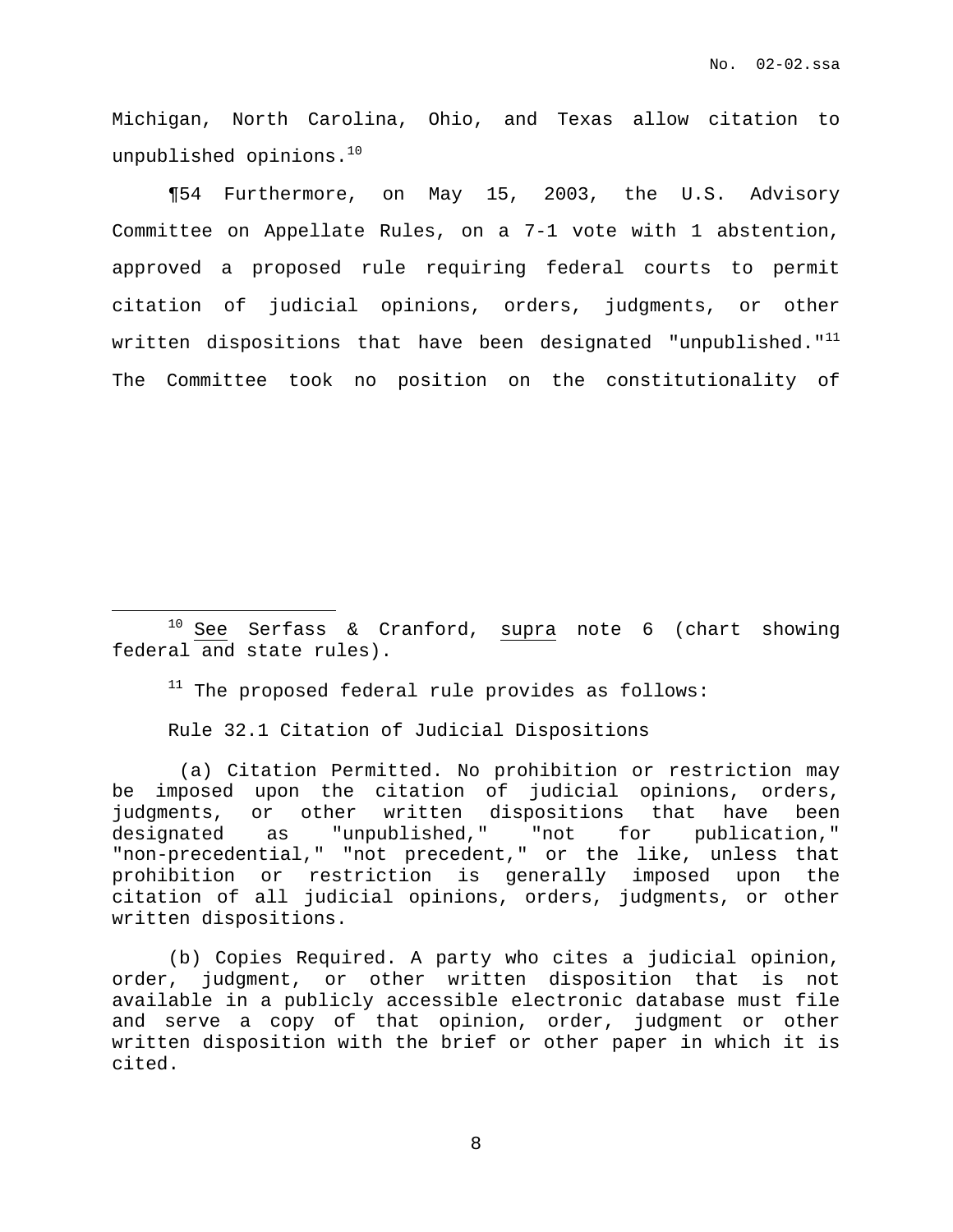designating opinions as "unpublished." $12$  The proposal is silent about the effect that a court must give to its own opinions or to the "unpublished" opinions of other courts.

¶55 Wisconsin should follow this lead. The reasons for adopting the proposed rule far outweigh the perceived fears that change will bring. $13$  Moreover, I am not convinced that adopting this rule will derail the development of Wisconsin's common law, jeopardize the representation available to Wisconsin's citizens, or create chaos for the lawyers of the state or the court of appeals. The sky will not fall if lawyers and judges are

 $12$  For discussions of constitutionality, see Symbol Techs., Inc. v. Lemelson Med., Educ. & Research Found., 277 F.3d 1361, 1366-68 (Fed Cir. 2002); Hart v. Massanari, 266 F.3d 1155, 1159- 80 (9th Cir. 2001); Williams v. Dallas Area Rapid Transit, 256 F.3d 260 (5th Cir. 2001) (Smith, J., dissenting from denial of reh'g en banc); Anastasoff v. United States, 223 F.3d 898, 899- 905, vacated as moot on reh'g en banc, 235 F.3d 1054 (8th Cir. 2000).

 $13$  There is no perfect way to manage the large volume of unpublished decisions emanating from both the federal and state courts of appeals. Every solution presented to the publication/citation issue has its own particular advantages and tribulations. Solutions range from full publication of and granting full precedential value to every decision of a court of appeals to no publication in any form of any "unpublished" court of appeals decision and no citation to unpublished decisions. The difficulty is in choosing a path that introduces the fewest difficulties to the legal system. Numerous solutions have been adopted by the courts, and others have been floated in the literature. See commentaries cited at note 6, supra.

I favor the proposed rule because it provides a better way of dealing with the issues related to noncitation than the present rule.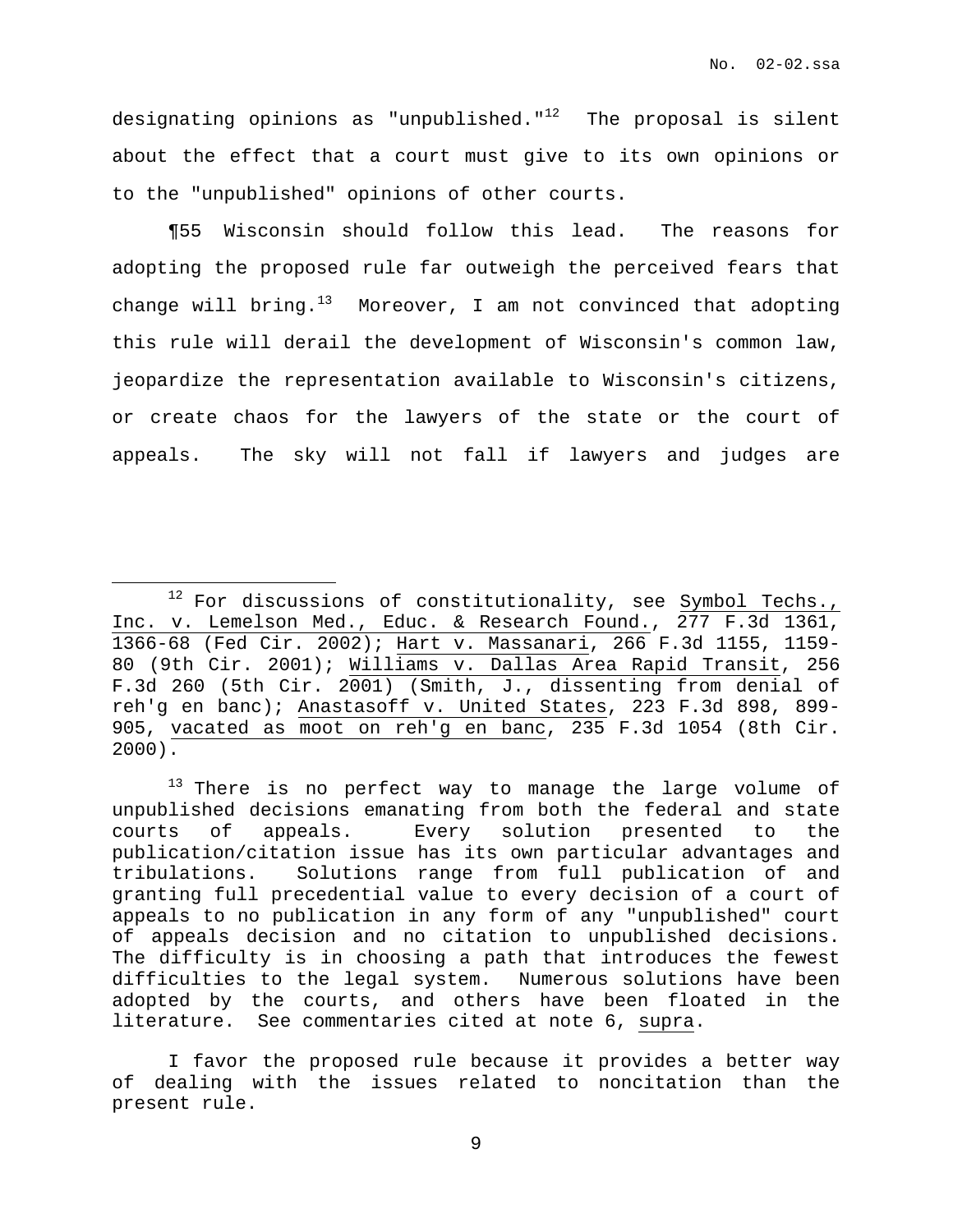permitted to cite to certain future unpublished Wisconsin Court of Appeals opinions for their persuasive value. $^{14}$ 

T<sub>T</sub>

¶56 The strongest reason for adopting the proposed rule, as discussed above, is that considerations of public policy demand it. The noncitation rule threatens the principle that similar cases be treated similarly, eroding confidence in the integrity of our judicial system, and it ignores the reality that the bench and bar already clandestinely rely upon unpublished opinions.

¶57 There are, however, other reasons for adopting the proposed rule. First, all Wisconsin Court of Appeals opinions are published and available. The word "unpublished" is misleading. The proposed rule addresses unreported opinions of the court of appeals.

¶58 Second, the bench and bar have thrice petitioned this court to change the "noncitation" rule, recognizing that the present "noncitation" rule is broken and should be fixed.

¶59 Third, the reasons for the adoption of the noncitation rule in 1978 and its retention are no longer persuasive. Times have changed.

¶60 Fourth and finally, the current rule of noncitation raises numerous problems for the bench and bar.

14 Barnett, supra note 6, at 20. I supported the 1989 petition to change the noncitation rule. See In re Amendment of Section (Rule) 809.23(3), Stats., 155 Wis. 2d 832, 456 N.W.2d 783 (1990) (Abrahamson, J., dissenting) (critiquing the four reasons for noncitation of unpublished opinions).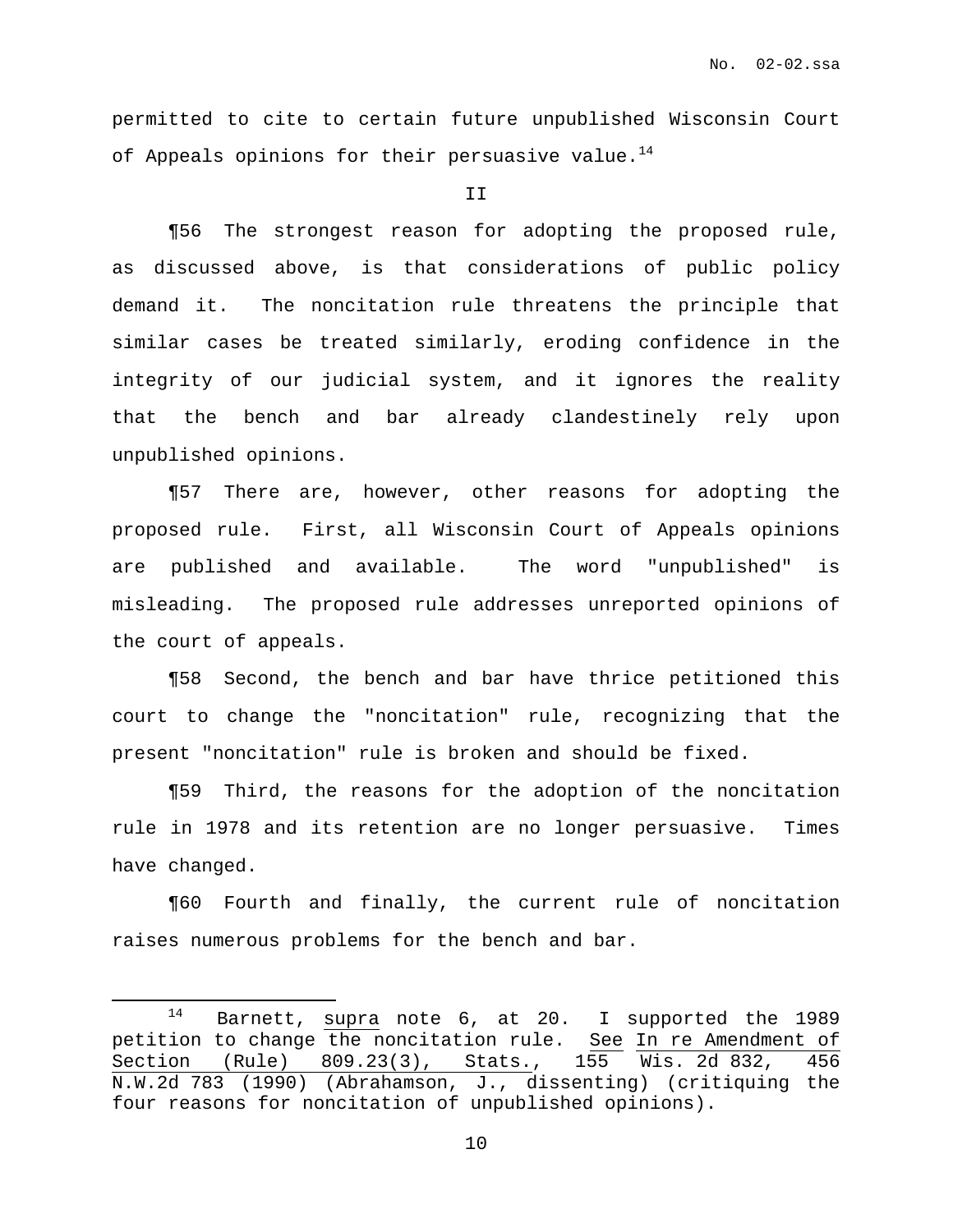A

¶61 The proposed rule addresses "unreported" opinions of the court of appeals. The word "unpublished" is misleading. All Wisconsin Court of Appeals opinions are published and available. Some court of appeals opinions are not reported, that is they are not printed in West's or Callaghan's Wisconsin reports, but they are readily available through major Internet legal databases to the bench, bar, and public.

¶62 A casual search for a legal issue in a Wisconsin state case legal database will automatically pull up published and unpublished opinions alike. All of the courts in Wisconsin have access to these databases and apparently use them regularly for their legal research. Moreover, many (and an increasing number) of the lawyers in Wisconsin have access to these databases and rely on them for their legal research as well. $^{15}$  In addition, this court makes all unpublished opinions of the court of appeals available to the public at no charge on its own searchable Web site.<sup>16</sup>

B

¶63 The current system in effect in Wisconsin has been subject to multiple requests for reform since the rule was

<sup>&</sup>lt;sup>15</sup> One commentator reports that "significant percentages of lawyers do not feel free to ignore these [unpublished federal courts of appeals] opinions either generally or with respect to specific cases." Robel, supra note 6, at 406.

<sup>16</sup> See http://www.courts.state.wi.us/.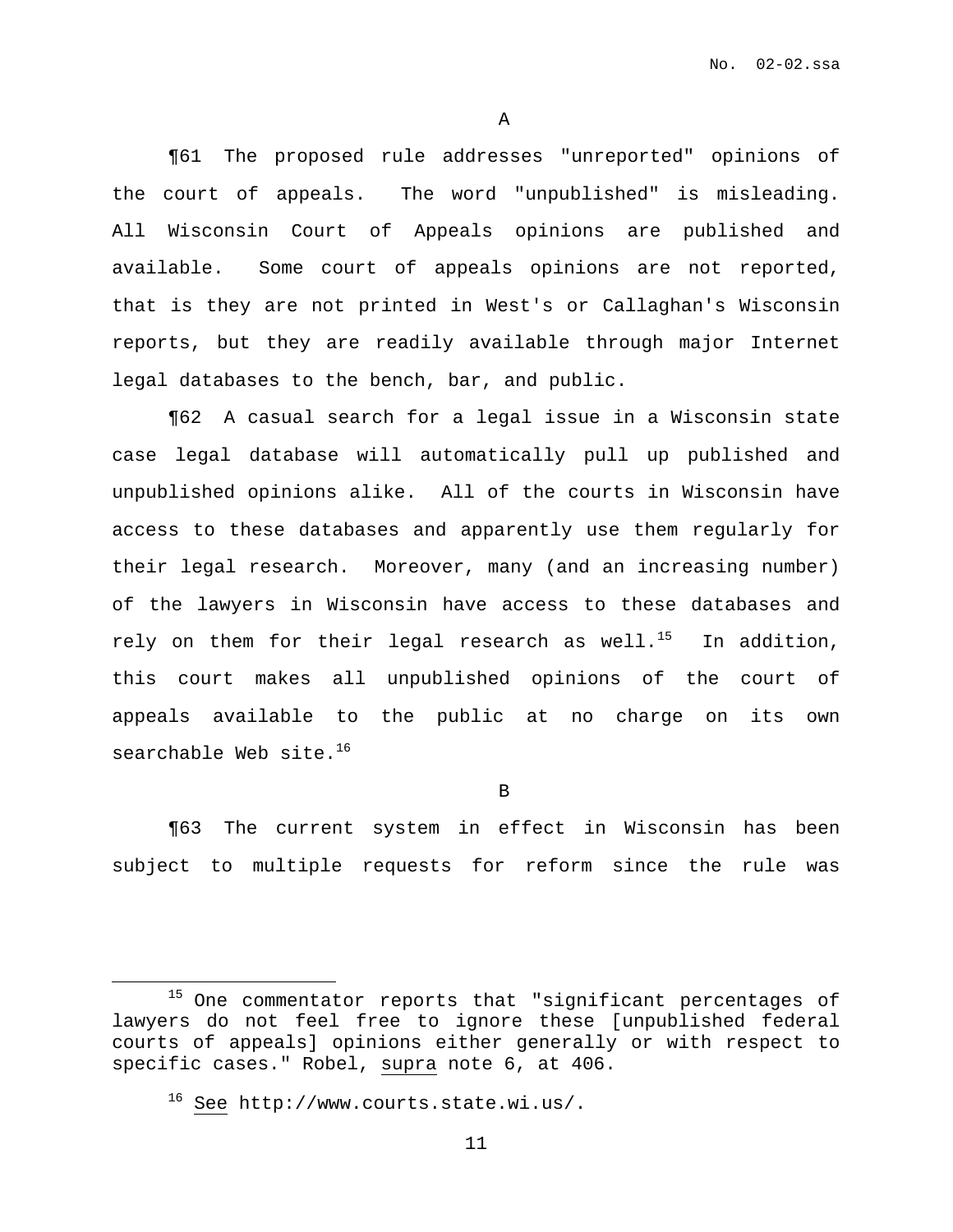adopted 25 years ago upon the creation of the court of appeals.<sup>17</sup> The diversity and number of the supporters of the proposed rule demonstrate that a widespread belief that the current rule does not work.

¶64 The petition before us was brought by Court of Appeals Judge Patience Roggensack, the late Howard B. Eisenberg (then Dean of Marquette University Law School), Attorney Christopher Wren (an Assistant Attorney General) and Attorney Warren D. Weinstein (an Assistant Attorney General).

¶65 This petition has the widespread support of the bar and the bench. The Board of Governors of the State Bar of Wisconsin approved the proposed rule by a vote of  $27-16.^{18}$  The Milwaukee Bar Association also appeared in favor of the rule. Seventy-two percent of respondents to the 2001 Bench/Bar Survey of State Bar members agreed that the court should adopt the proposed rule.<sup>19</sup>

¶66 The Wisconsin Department of Justice did not take a position for or against the proposed rule. The Department of

 $17$  There have been three requests to change the current rule since 1978, in 1982, 1989, and 2002. See In re Amendment of Section (Rule) 809.23(3), Stats., 155 Wis. 2d 832, 837, 456 N.W.2d 783 (1990) (Abrahamson, J., dissenting).

<sup>&</sup>lt;sup>18</sup> State Bar of Wisconsin Statement re Citation of Unpublished Opinions (October 21, 2002) (on file with the Clerk of Supreme Court, Madison, WI); Jane Pribek, State Bar Supports Unpublished Opinion Citation, Wis. L.J., Sept. 18, 2002.

<sup>&</sup>lt;sup>19</sup> State Bar of Wisconsin Statement re Citation of Unpublished Opinions (October 21, 2002) (on file with the Clerk of Supreme Court, Madison, WI).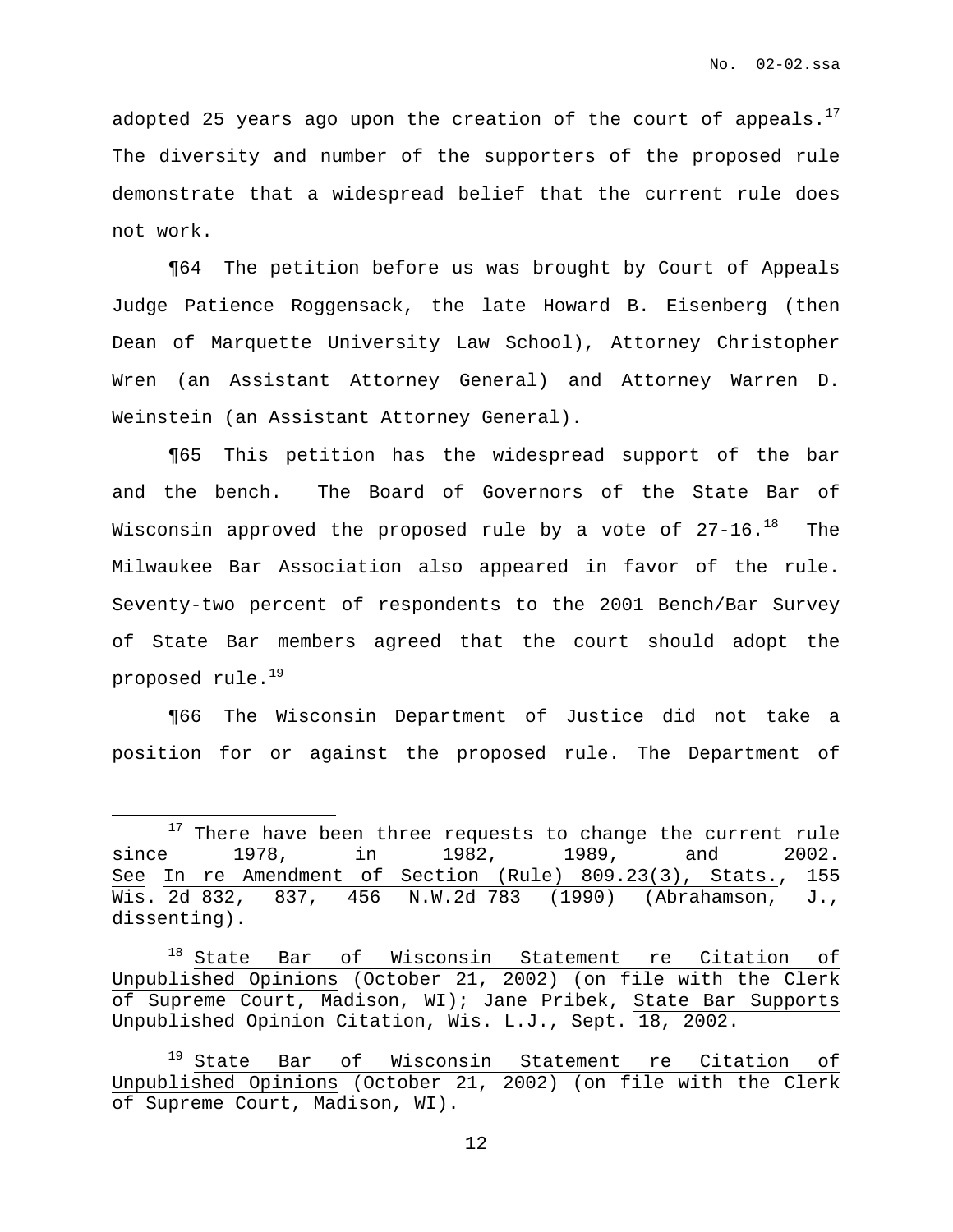Justice acknowledged that attorneys in the Department of Justice have "differing opinions on the impact on their workloads and on the substantive impact of the proposed rule change on the briefs they file in the appellate courts." $^{20}$  The Department of Justice expressed its institutional concern that the proposed rule might alter its calculus of when to seek review of an adverse decision.

¶67 The court of appeals has taken no position on the proposed change. Court of Appeals Judge Richard Brown appeared in favor of the proposed rule. In 1989 the court of appeals affirmatively supported the proposed rule change.

 $\mathcal{C}$ 

¶68 The reasons for the adoption and retention of the noncitation rule in 1978 are no longer persuasive. The reasons why the court adopted the noncitation rule in 1978 and why it refused to change the rule in 1990 are as follows:

- (1) If unpublished opinions could be cited, services that publish only unpublished opinions would soon develop, forcing the treatment of unpublished opinions in the same manner as published opinions, thereby defeating the purpose of nonpublication.
- (2) Permitting the citation of unpublished opinions gives an advantage to a person who knows about the case over one who does not.

20 Memorandum submitted by the Wisconsin Department of Justice at 6 (October 21, 2002) (on file with the Clerk of the Supreme Court, Madison, WI).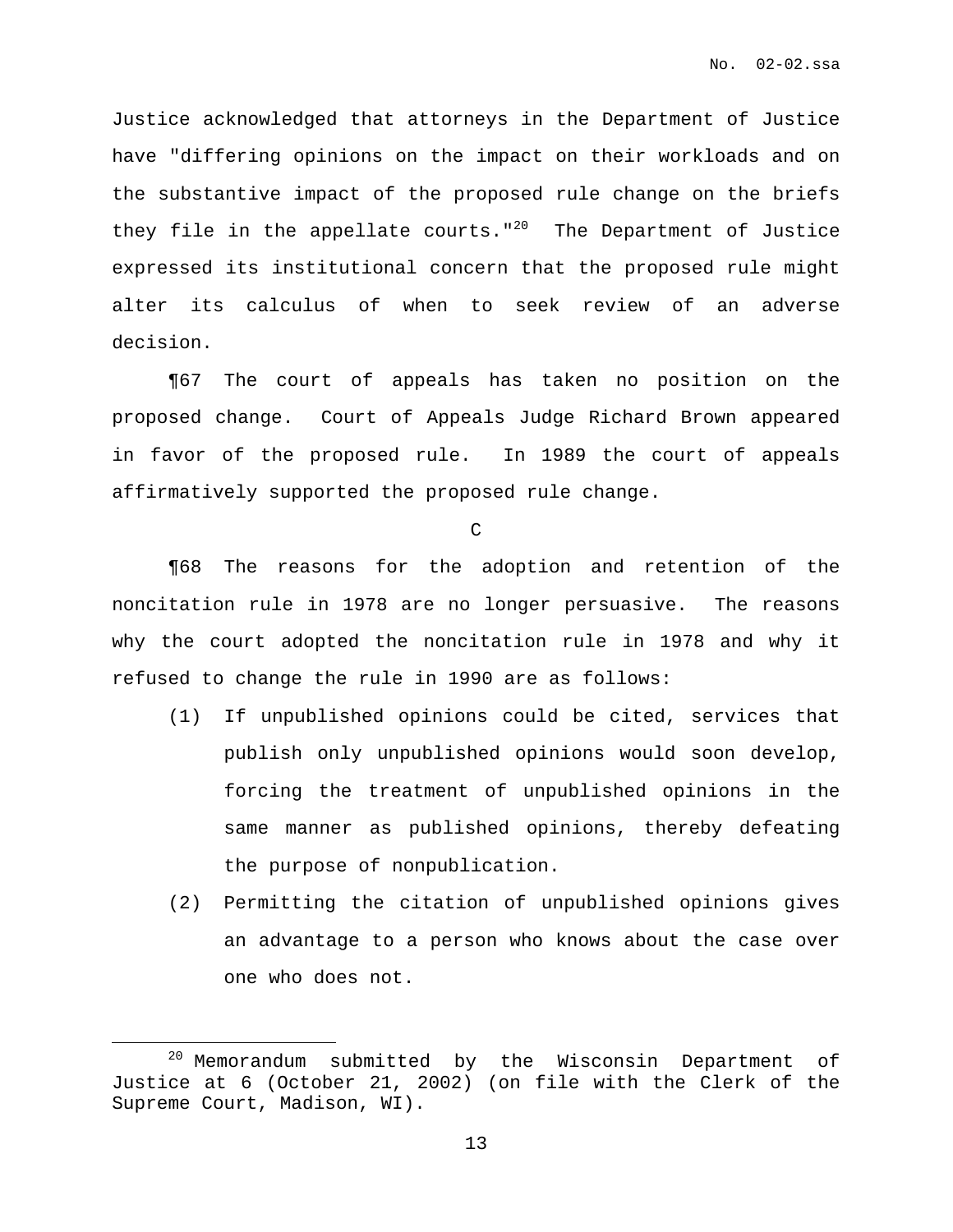- (3) An unpublished opinion is not new authority but only a repeated application of a settled rule of law for which there is ample published authority.
- (4) The type of opinion written for the benefit of parties is different from an opinion written for publication.

¶69 In 1990, I explored each of these reasons for adopting the 1978 noncitation rule and concluded that none supported retaining the current rule. I will not repeat my 1990 dissent to the court's refusal to adopt a substantially similar proposal submitted in 1990, $^{21}$  except to say that the responses remain the same.

¶70 Unpublished opinions are published and are easily accessible and routinely accessed. Furthermore, the proposed rule requires that notice of the unpublished opinion be given to everyone.

¶71 Experience has demonstrated that numerous unpublished opinions are new authority and are not merely repeated application of a settled rule of law for which there is ample published authority. $^{22}$ 

 $21$  See In re Amendment of Section (Rule) 809.23(3), Stats., 155 Wis. 2d 832, 838-45, 456 N.W.2d 783 (1990) (Abrahamson, J., dissenting) (critiquing the four reasons for noncitation).

 $22$  About 30% of the cases that this court decides after granting petitions for review are unpublished opinions of the court of appeals. I reached this figure by examining a sampling of cases decided by this court over the last three years. In making this estimate I have omitted the cases we take on certification in which the court of appeals has not rendered an opinion. (continued)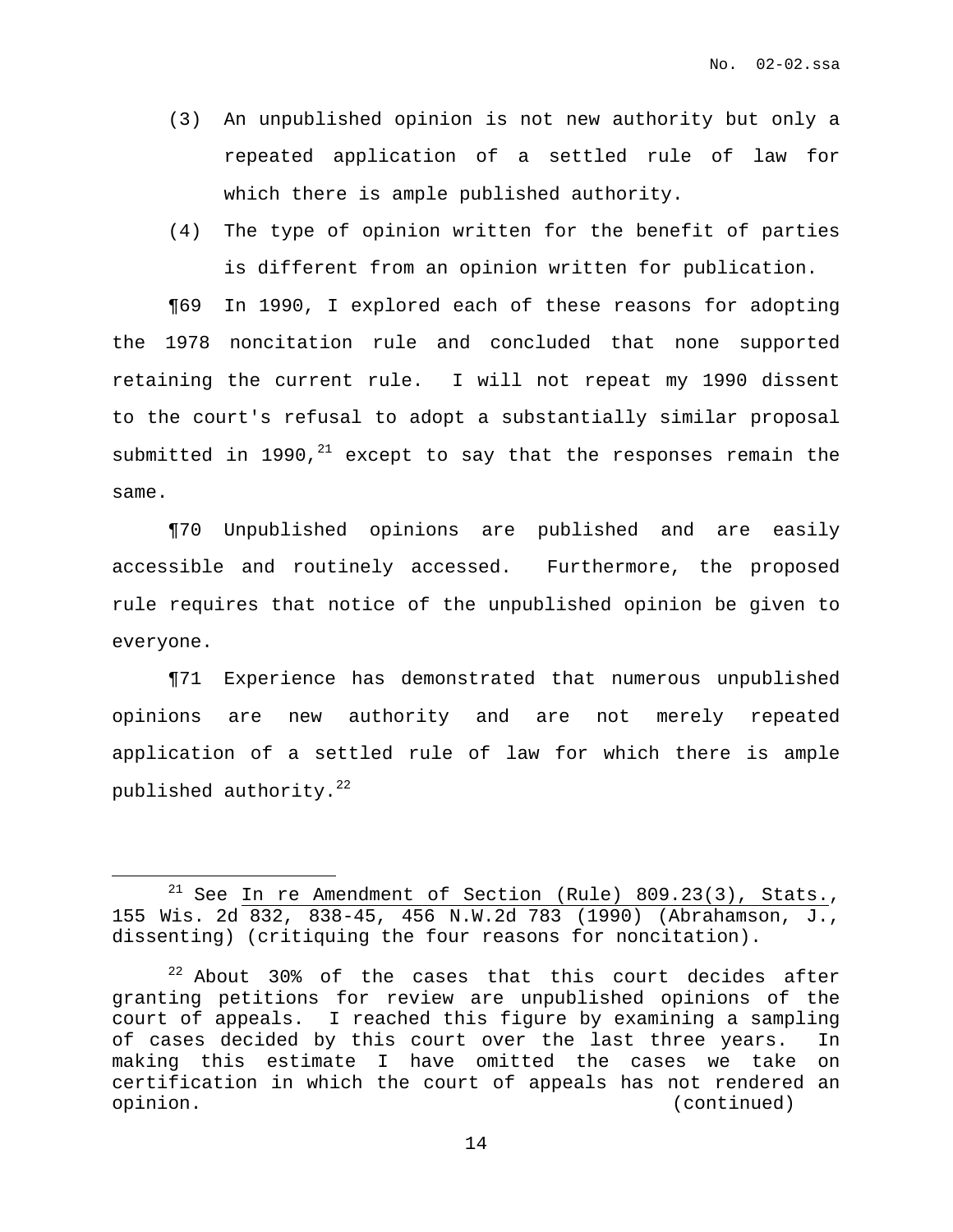¶72 I remain unpersuaded that eliminating the noncitation rule will significantly change the court of appeals judge's writing process.

¶73 This last conclusion deserves additional attention today in light of Justice Sykes's concurrence. Indeed, the most frequent and vigorously argued reason for noncitation is that the type of opinion written for the benefit of the parties is different from an opinion written for publication and citation of "unpublished" opinions would lead judges to spend more time on them, time the judges do not have.

¶74 Justice Sykes's concurrence stresses the stress the proposed rule would impose on the judges of the court of appeals. That the noncitation rule is "postively indispensable is a completely ungrounded empirical claim."<sup>23</sup>

¶75 Yet when court of appeals judges write under the existing rule, they know now that their opinions are widely available and discussed and that the opinions, both published and unpublished, are subject to review by legal journals and newspapers and this court. I am confident the judges keep these facts in mind in all their writings—published and unpublished.

1

Unpublished opinions of the Wisconsin Court of Appeals are not just sufficiency-of-the-evidence or error-correcting cases. For a similar conclusion about unreported federal cases, see Cooper, supra note 6, at 428; Mitu Gulati & C.M.A. McCauliff, On Not Making Law, 61 L. & Contemp. Probs. 157 (1988); Donald R. Songer et al., Nonpublication in the Eleventh Circuit: An Empirical Analysis, 16 Fla. St. U. L. Rev. 963 (1989).

 $^{23}$  Daniel N. Hoffman, Publicity and the Judicial Power, 3 J. App. Prac. & Process 343, 346 n.8 (2001).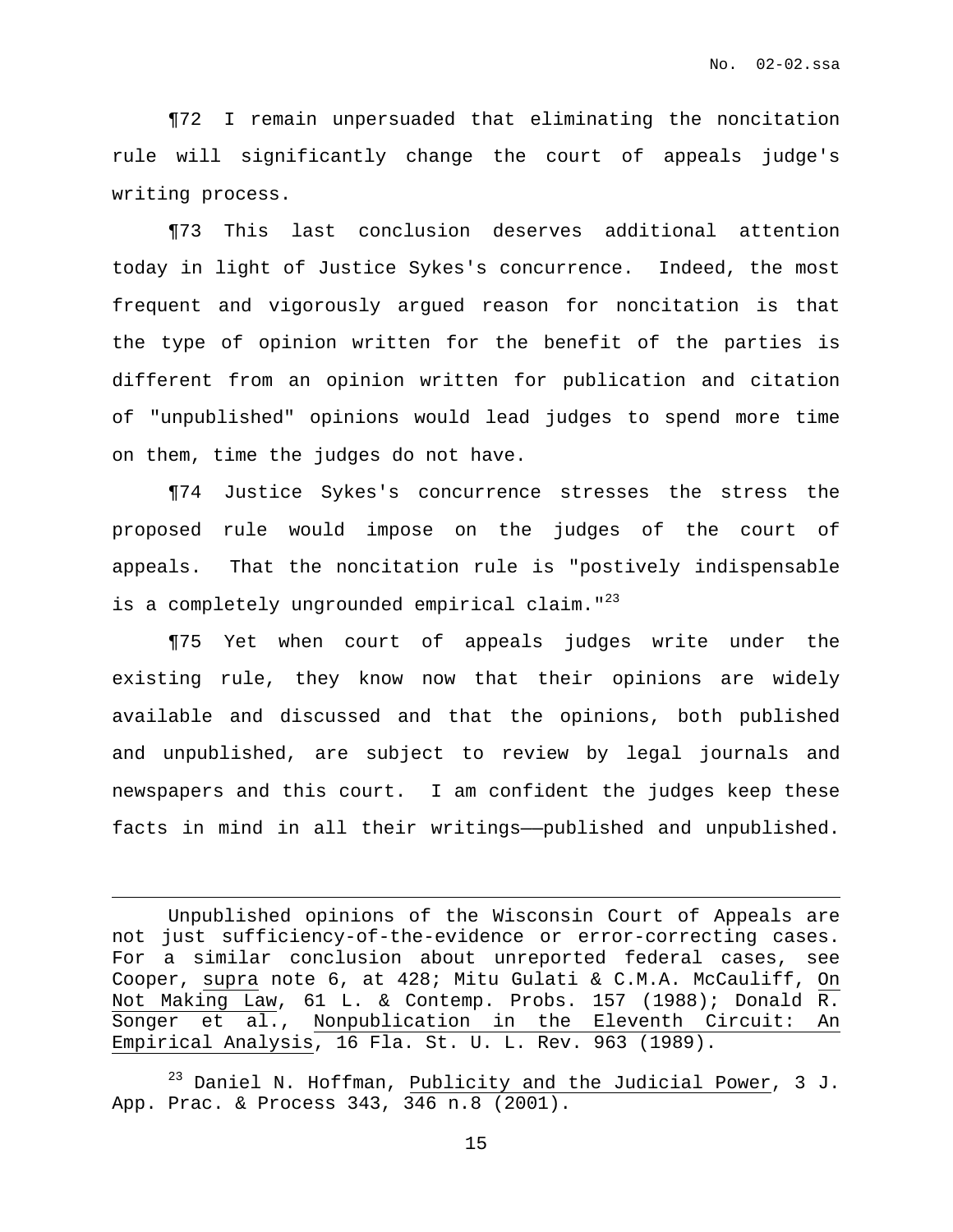The proposed rule would not require the court of appeals to change how or what it writes in its "unpublished" opinions. $^{24}$ 

¶76 The underlying and unexpressed question the concurrence poses is, how do the court of appeals judges manage to decide all these cases and to decide them well? The caseload of the court of appeals and that of the individual judges is large, as the concurring opinion points out. These caseloads exist regardless of citation rules. What procedures are in place at the court of appeals to attain uniformity and consistency in decision-making and quality decisions? These are the questions with which the court of appeals must struggle. We should not bury them in a noncitation rule. More light and discussion are needed about the operation of the court of appeals as it celebrates its 25th anniversary, not less.

¶77 The best and most persuasive response to the fear that the eliminating the noncitation rule will overwhelm the court of appeals, of course, is that the dire results that the concurrence and others paint have not come to pass in the

 $24$  In opposing citation to unpublished opinions, the concurrence places great reliance on Judge Kozinski's opinion in the Hart case that declared the noncitation rule to be constitutional. Hart v. Massanari, 266 F.3d 1155 (9th Cir. 2001). Judge Kozinski sits on the 9th Circuit, one of the minority of circuits that do not allow citation to unpublished opinions. Treating unpublished opinions as persuasive authority has, as Judge Kozinski's Hart decision well demonstrates, a strong basis in common law and his arguments undermine his conclusion. Barnett, supra note 6, at 25 ("The arguments of history and common law tradition that Judge Kozinski invokes, particularly his insistence that earlier authority be 'acknowledged and considered,' confirm the essential role of precedent in our law and undermine the case for no-citation rules.").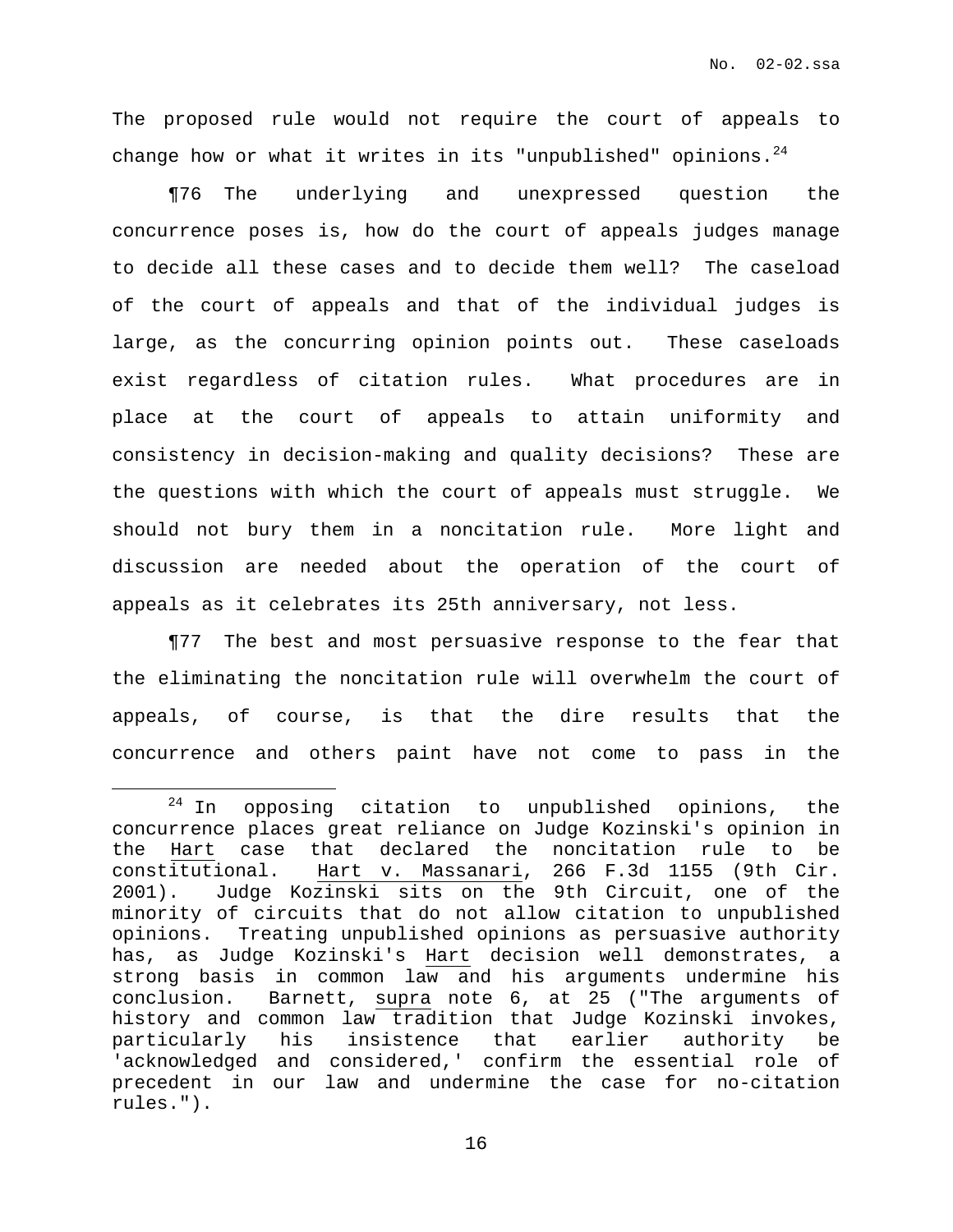numerous jurisdictions that allow citation of unpublished opinions.

D

¶78 Finally, the current rule of noncitation is riddled with problems, raising numerous difficulties for the bench and bar. As mentioned above, it undermines consistency in appellate decision-making and discourages transparency in the law. It also causes circuitous drafting by lawyers and courts to restate or reargue the same rationale already expressed in unpublished opinions. Furthermore, it burdens lawyers and litigants in substantive areas with few published opinions, such as traffic, probate, family, and juvenile law. The noncitation rule raises legitimate constitutional questions, and finally, it undervalues the technological changes that have made unpublished opinions so readily accessible at reduced financial costs at the state courts' website and at private legal databases.<sup>25</sup>

¶79 Moreover, the same sky that now stretches across our State rests securely above those federal circuits and states that have adopted citation rules. The new rule will not cause the sky to fall.

¶80 Indeed, were the proposed rule be adopted it may even cause the sky to appear brighter and bluer as the cloud casting a shadow over the technological advances and covert reliance on unpublished opinions in Wisconsin will be lifted, allowing the sun to shine through.

 $25$  Indeed, the West Group has launched its Federal Appendix, consisting entirely of unpublished opinions from federal courts of appeal. See Barnett, supra note 6, at 2.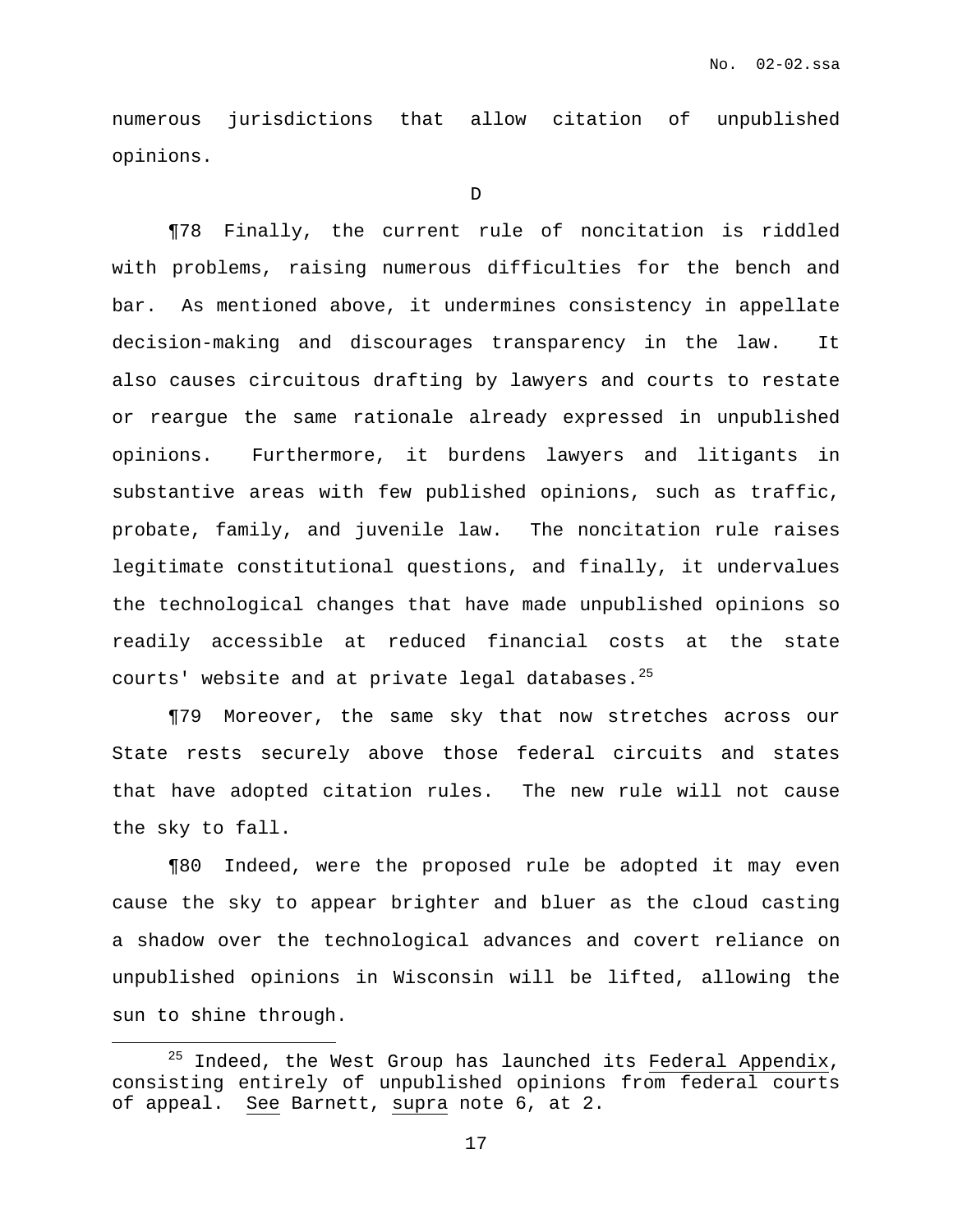¶81 For the foregoing reasons, I support adoption of the new rule and dissent from the court's denial of the petition.

¶82 I am authorized to state that Justice N. PATRICK CROOKS joins this dissent.